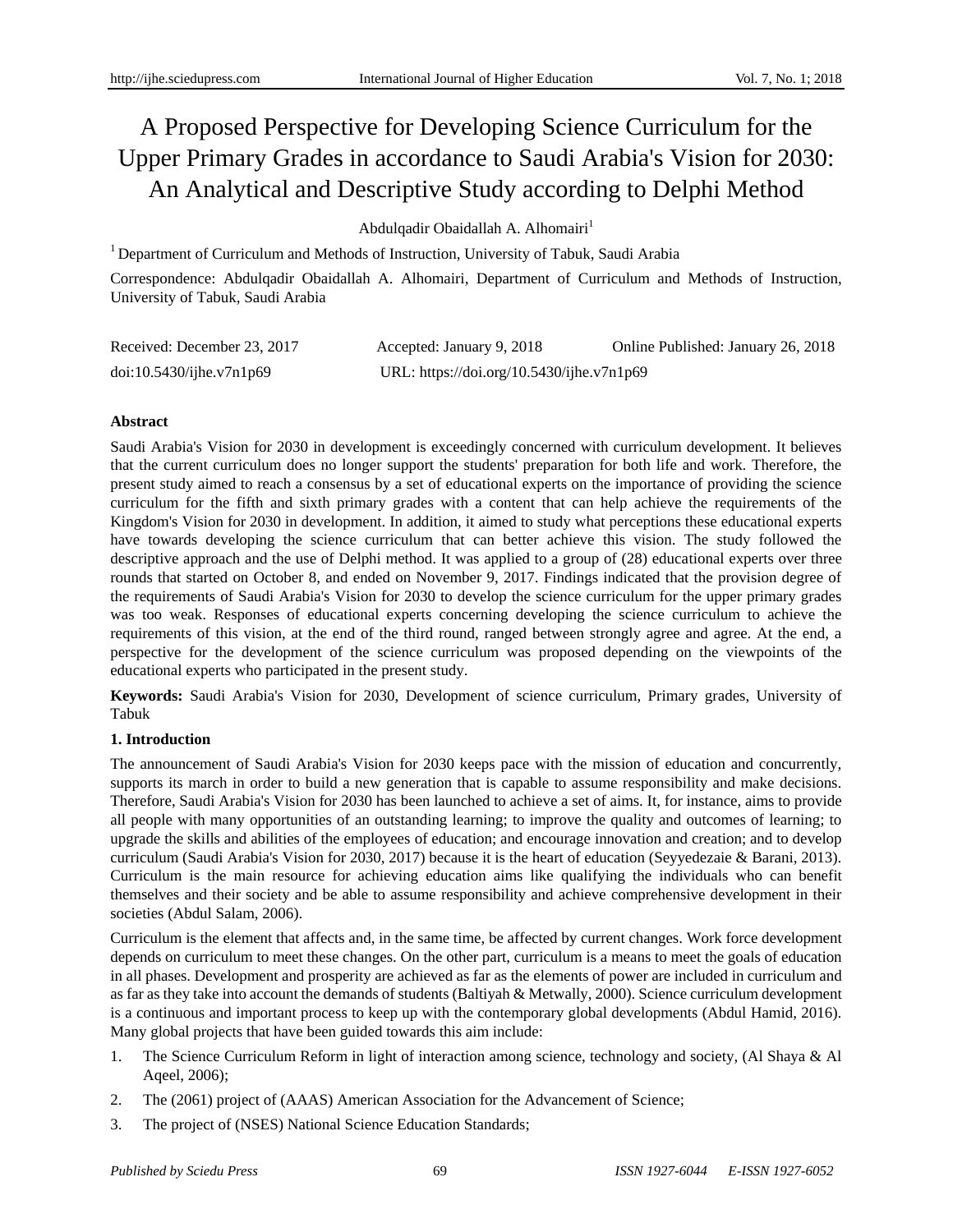- 4. the project of Saudi Mathematics and Natural Science Curriculum Development that aims to adapt the distinguished global series like McGraw-Hill to all phases of public education (Al Zughaybi, 2011); and
- 5. The (2061) project for the Dissemination of Scientific Culture and the use of modern technology in the development of science teaching, (Hassanein, 2014).

In addition, many Arabic studies and researches have provided other developmental visions for the science curriculum, like for example (Al Ghayyadh, 2003); (Mohammed, 2012); (Shalabi, 2014); and (Foudeh & Ghanem, 2015). The challenge to develop the science curriculum in education continues to exist. The construction of curriculum and the design of the teaching materials are the most important challenges. Diagnosis of the current outputs reveals the dominance of indoctrination and the lack of interest in building learners' mental abilities and scientific skills. Diagnosis also shows the limited use of modern theories and trends in science education, (Al Oweysheq & Ahmed, 2010). Therefore, Saudi Ministry of Education should adopt a fresh and different system that focuses on the curriculum quality not quantity, which is compatible with the era necessities in achieving the developmental and economic goals (Al Ali, 2016). This development process should be continuous and comprehensive for all curriculum elements and components. It should be also associated with societies to achieve the development requirements in light of Saudi Arabia's Vision for 2030.

In brief, the present study aims to identify the provision reality of the requirements of Saudi Arabia's Vision for 2030 to develop the science curriculum for upper primary grades from the viewpoint of the educational experts. In addition, it aims to identify what proposals these experts have to develop the science curriculum to meet the requirements of such a vision.

## *1.1 Statement of the Problem*

Indeed, there is a gap between the skills students acquire and the necessities of life and work in our present time. It can be strongly claimed that the curriculum has inadequately prepared students for these two areas. Bybee (2010) revealed that the learning outcomes of present science programs are insufficient for preparing students for life and work. Students are going to face a crisis because they are being prepared for kinds of employment that have disappeared or about to be so. Research has proved that science curriculum at both Arabic and international levels is clearly deficient in preparing learners for life and work in the  $21<sup>st</sup>$  century (Shalabi, 2014). Therefore, the present study aims to investigate the provision reality of the science curriculum requirements for the upper primary grades in light of Saudi Arabia's Vision for 2030. In addition, it seeks to build a proposed perspective for the science curriculum to meet this Vision.

## *1.2 Importance of the Study*

Science education receives international and local attention in terms of developing its curriculum continuously in a way that fits knowledge high acceleration and tremendous development in all fields of science. Natural sciences are directly related to humans in terms of either the environment and its problems, nutrition, production and protection from pollution, or in terms of the need for renewable and clean sources of energy. Natural sciences are also linked to and support the technological progress. Therefore, the development of science curriculum is an urgent need (Al Zubaidi, 2017). Moreover, Saudi Arabia's Vision for 2030, addresses curriculum development and improvement to make education more appropriate for all. It raises the quality of its outcomes and enhances the skills and abilities of its people, which will contribute positively to achieving the development that the Vision for 2030 aims to achieve.

## *1.3 Questions of the Study*

The present study aims to provide answers for these two main questions:

How do educational experts perceive the provision reality of the requirements of Saudi Arabia's Vision for 2030 to develop the science curriculum for the upper primary grades?

What perspective do educational experts propose to develop the science curriculum for the upper primary grades to meet the requirements of Saudi Arabia's Vision for 2030 in development?

## **2. Theoretical Framework**

## *2.1 Saudi Arabia's Vision for 2030*

The World Index of Education has recently shown that, among 187 countries all over the world, Saudi Arabia is in the  $34<sup>th</sup>$  rank. In 1980, the index was (0.3) and then it began to double until it reached (0.7) in 2017. This increase, of course, predicts that Saudi Arabia is going to occupy an advanced rank during the coming time. Furthermore, Saudi Arabia believes that education is the way of nations towards progress and development. Nations who have neglected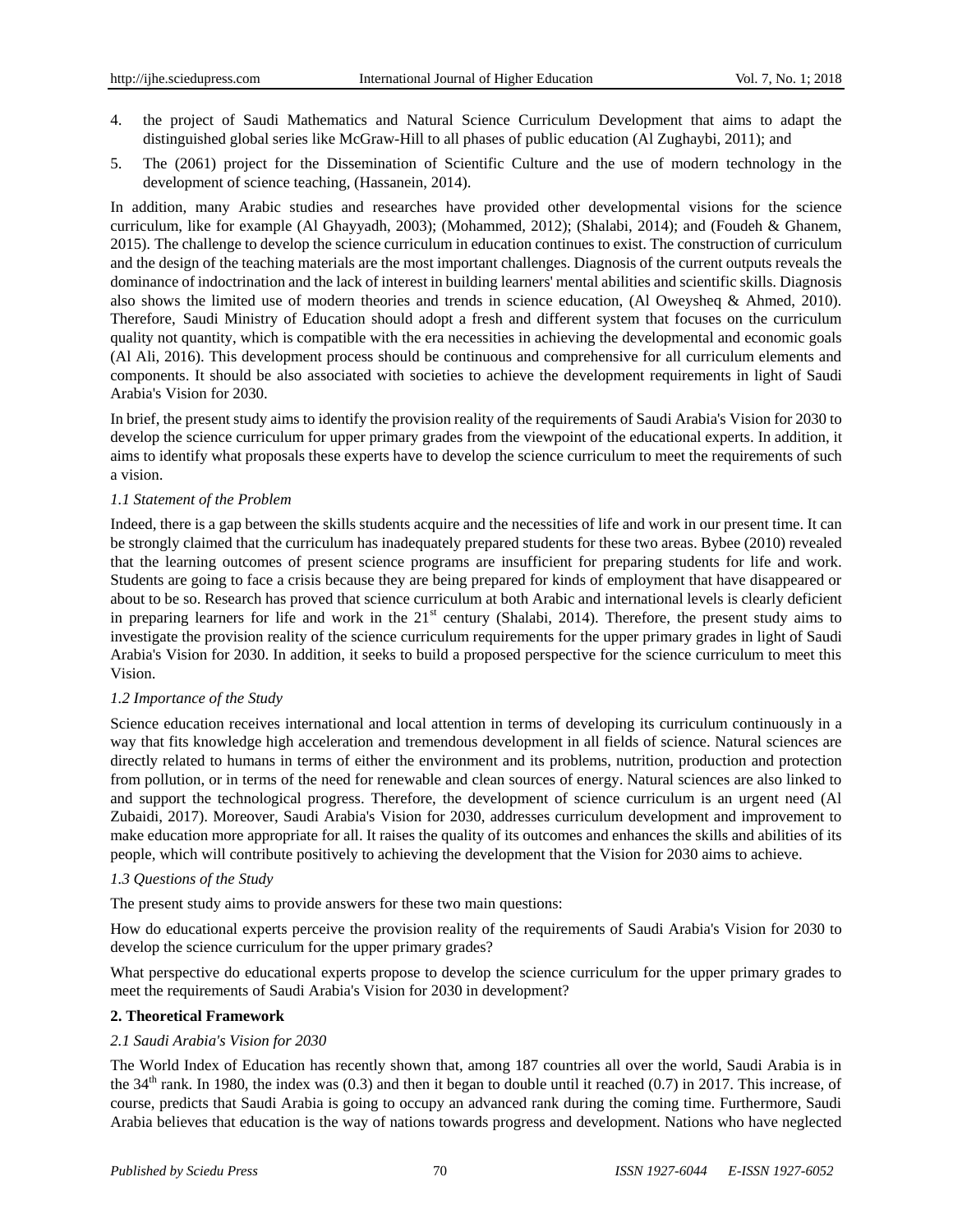education are still lagging behind. Therefore, feeling the importance of the role of education, Saudi Arabia has recently adopted an approach to progress through the announcement of its vision for 2030 in development to achieve the following set of aims (Saudi Arabia's Vision for 2030, 2017):

- 1. provide education opportunities for all in appropriate learning atmospheres,
- 2. enhance the quality of education outcomes,
- 3. increase the effectiveness of the scientific research,
- 4. encourage creativity and innovation,
- 5. develop partnership with the community,
- 6. improve the capabilities and skills of education personnel,
- 7. Bridge the gap between the outcomes of higher education and the requirements of the labor market.
- 8. Develop public education and guide students towards the appropriate professional options.
- 9. Provide students with rehabilitation opportunities and flexibility in mobility between different educational tracks.

## *2.2 Science Curriculum*

Curriculum has a strategic position in the educational process because it is the practical translation of education aims, plans and trends in each society. It is one main component in the educational system, which consists of aims, content, teaching methods, teaching aids, school activity, and evaluation (Al Abdullah, 2004). Therefore, ministries of education should be highly interested in the processes of developing all curriculum elements, their interdependence, integration and comprehensiveness (Al Bishr & Al Zahrani, 2004). Curriculum elements, including science curriculum, consist of an integrated and interactive four-core system including the goals (A), content (C), method (M) and evaluation (E) that have been traditionally compiled as a quadratic system of the curriculum in ACME (Zaitoun, 2010).

- 1. Aims: The main aim of the science curriculum is to provide students with science-related learning experience to develop their scientific knowledge and be able to participate effectively in their rapid change-based society. Besides, science-related experience helps students to work in more profession and science-related areas and then become lifelong learners in science and technology (Curriculum Development Council & the Hong Kong Examinations and Assessment Authority, 2014).
- 2. Content: The content of any curriculum is referred to as a set of definitions, concepts, relationships, facts, laws, theories, skills, values, and trends that constitute the learning material in student's textbook at any academic stage. The content is, usually selected and organized according to specific scientific criteria that achieve the curriculum aims (Younis, 2004).
- 3. Teaching methods: The modern concept of teaching methods indicates the inclusion of all means, procedures, activities and assessment tools that the teacher prepares to achieve the educational aims inside and outside the classroom (Jabir, 2005).
- 4. Evaluation: Evaluation is a two-dimensional process. The first dimension is limited and targets judging the curriculum structure represented in its scientific and educational content only. It tries to determine the quality and consistency of this content, its ability to achieve the goals and then to modify its weakness points. While the second dimension is more comprehensive and tries to diagnose and treat all curriculum aspects and elements starting from the plan towards objectives, content, teaching methods, educational activities and evaluation through the implementation process (Sayyed & Salam, 2004).

## *2.3 Development of Science Curriculum*

Educational literature includes a variety of models for curriculum development. All of them involve five distinct basic activities that should be carried out in a periodic process starting with analysis, design, development, implementation and ending with evaluation. Each development model often begins with problem analysis, and moves towards context analysis, needs analysis and ends with knowledge base analysis. After that, the first design for development that should be consistent with assessment processes can be established. (Shehata, 2003) & (Thijs & Akker, 2009). Childs (2015) mentions that there are, at least, three main models of school science curriculum mainly, the scientific facts and concepts (the content); science nature and processes (the behavior or process); and science applications in society (the context), although each one has its own influence and dominance on the school science.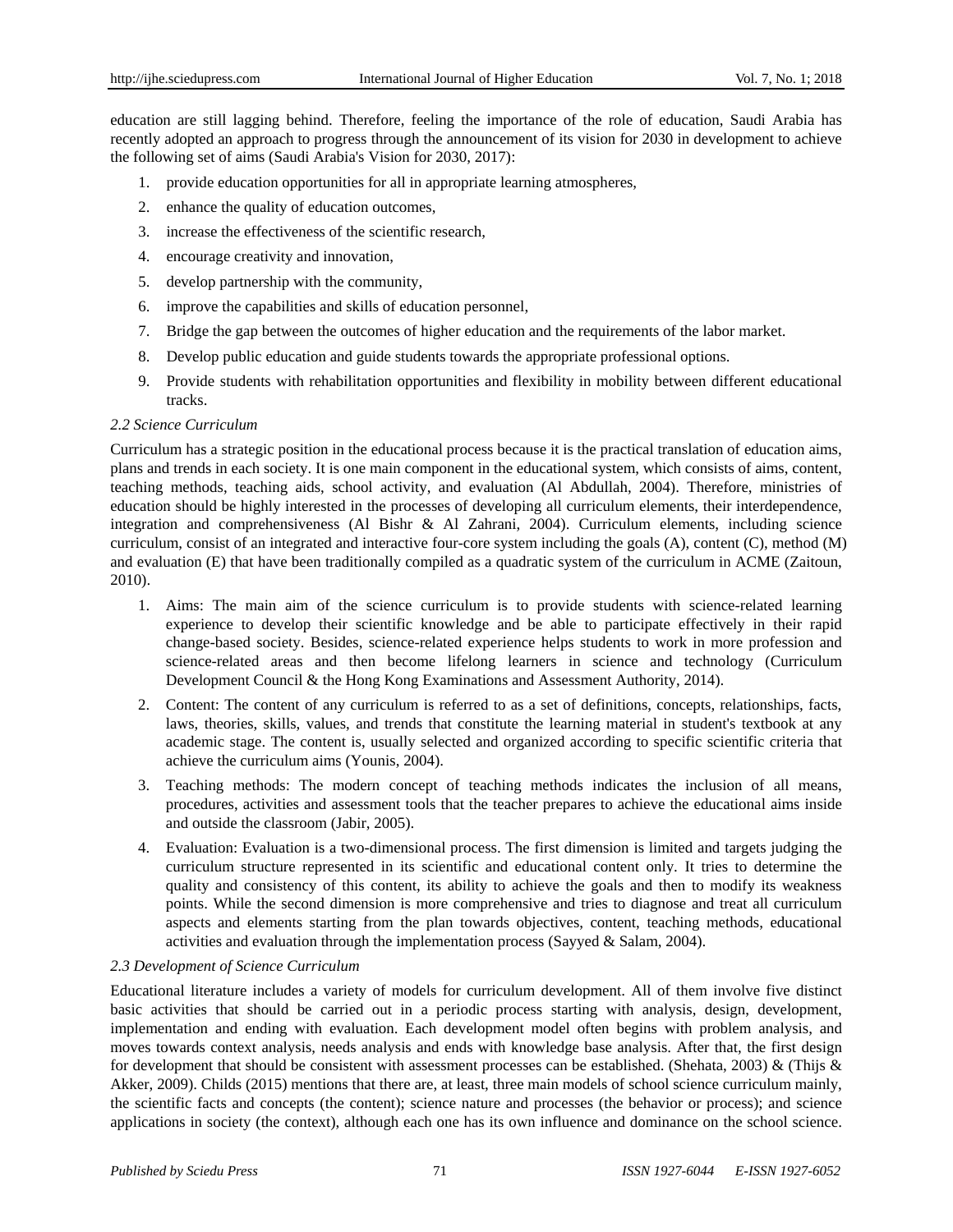Modern curriculum accounts for all models and tries to integrate them in one term known as "science curriculum". Fung, Townsend & Parr (2004) mention that the integration approach for science curriculum development aims to restructure the traditional way by including the thinking development in the teaching of the curriculum content, i.e. critical thinking. Strategies, such as enculturation to create and maintain a positive social learning environment and collaborative thinking strategy to motivate students' thinking and involve them in the process of thinking with others (peer or teacher- guided discussions) can be used. Abdul Salam  $(1431<sup>H</sup>)$  claims that paying attention to developing thinking in curriculum will provide a service for developing the teaching materials and tools and evaluation of students.

## **3. Previous Research and Studies**

The need to develop the science curriculum has been emphasized by many studies. Al Ghayyadh (2003), for instance tried to propose a perspective for developing the content of science curriculum in the primary stage in Saudi Arabia in light of modern scientific trends. Mohammed (2012) examined the reality of science curriculum in the primary stage and tried to draw an image of this curriculum in light of scientific topics proposed by global trends. Results showed that students were separated from the current science curriculum and meanwhile the curriculum was separated from their lives. However, it focused on topics that might not reflect their interests and scientific preferences. Results also revealed the inadequacy or shortage of scientific subjects that were of students' concern and preference to study. Al Ghamdi (2012) evaluated the content of developed science textbooks for the elementary grades in light of selected criteria to fit the international experience and experiments. Results showed that the content of the developed science textbooks for the lower primary grades focused on science as a survey method. There was a decline in the percentage of science and technology fields from a personal and social perspective in addition to a decline in the field of geology and space science where their proportions in the whole textbooks were 5.2%, 4.2% and 3.5% respectively. Shalabi (2014) evaluated the content of existing science textbooks at primary stage in light of the provision of the  $21<sup>st</sup>$  century skills. It also studied how such skills can be integrated into science curriculum. Then, Delphi method was used during three rounds where the views of ten experts were investigated. Six science textbooks, in the basic education, were analyzed using the content analysis method. Findings revealed a clear shortage of the required skills for the 21<sup>st</sup> century. At the end, a framework of three groups of skills was proposed. Foudeh and Ghanem (2015) investigated how countries all over the world can achieve comprehensive and sustainable development in light of current global strategies of science, technology and innovation. The proposed perspective, at the end of the study, consisted of a set of areas like the foundations of science curriculum development in the basic education stage, its objectives, and how it should be evaluated.

In conclusion, previous research and studies have shown that science curriculum, at the primary stage, does not pay much attention to treatment of scientific topics (Mohammed, 2012) and (Al Ghamdi, 2012), besides the lack of skills of 21<sup>st</sup> century skills (Shalabi, 2014). Therefore, studies such as Al Ghayyadh (2003), Mohammed (2012) (Shalabi, 2014) and (Foudeh & Ghanem, 2015) have provided visions for developing science curriculum but have not linked science curriculum to any developmental plans as did the Kingdom's Vision for 2030. Therefore, the present study is the first to do so.

## **4. Methodology**

The descriptive survey approach was used to determine the provision reality of the requirements of Saudi Arabia's Vision for 2030 to develop the science curriculum for the upper primary grades from the experts' viewpoint. Delphi Method, where a set of experts respond to a set of survey questions, almost a questionnaire was used. After a set of repeated rounds, respondents are assumed to come up to a convergence of viewpoints and results (Sarhan, 2008). The use of Delphi Method rounds makes experts' face-to-face meetings not necessary (Feleeh & Al Thaki, 2003; Zein Al Dine, 2013).

# *4.1 Population*

The population of the present study consisted of four main groups. All Saudi faculty members specializing in curriculum and methods of teaching science constituted the first group. All faculty members of science mainly chemistry, physics and biology constituted the second one. The third group consisted of all educational supervisors of science teachers, whereas the last group included all schoolteachers of science at public schools in Saudi Arabia.

## *4.2 Sample*

Random samples of the study population groups were selected. The first sample group consisted of experienced Saudis who were faculty members of curricula and methods of instruction curricula. The second sample group included faculty members of science teaching. The third sample group involved schoolteachers of science while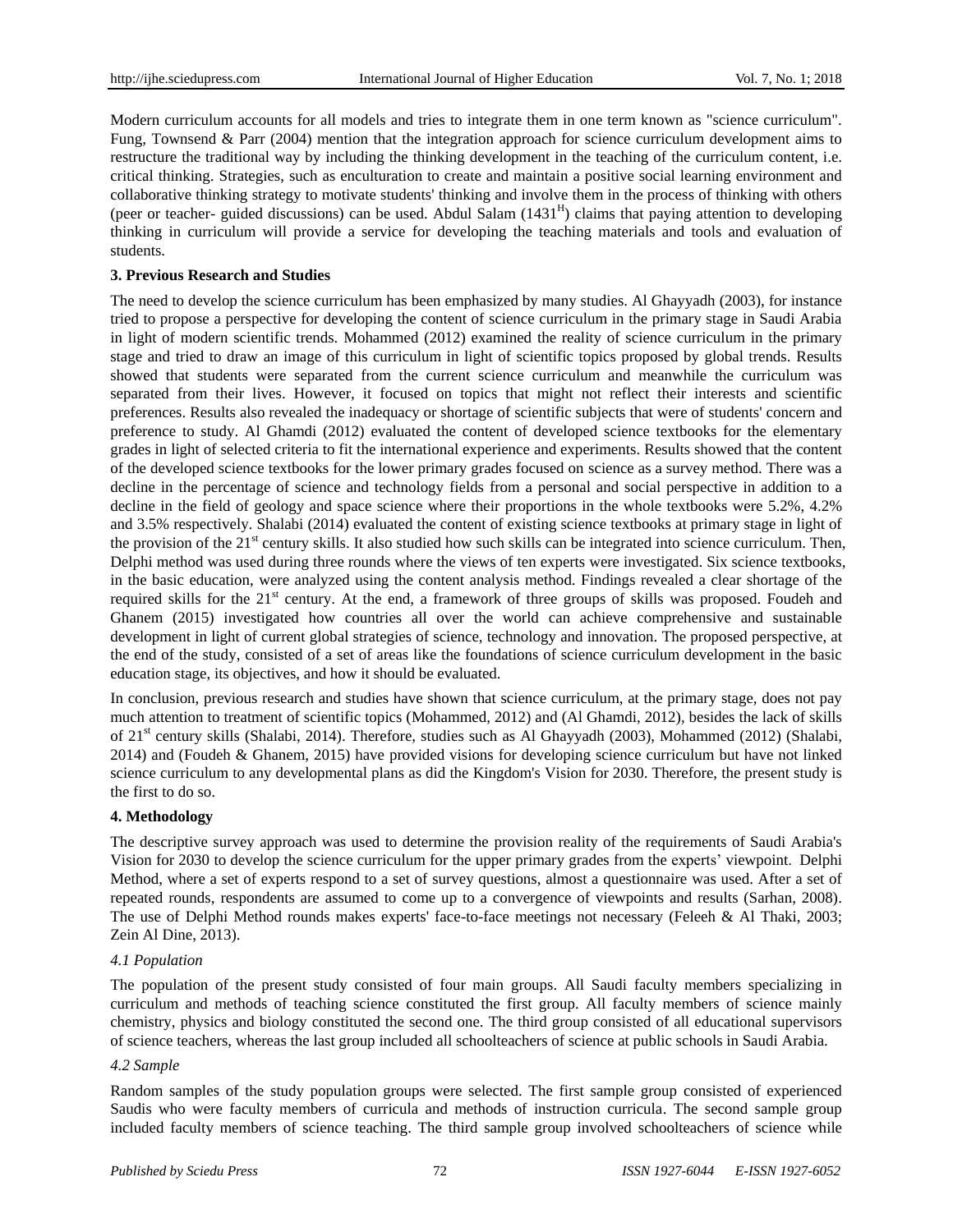educational supervisors of science teachers constituted the fourth sample group. Participants' total number was (28) educational experts. Faculty members were chosen from Um Al-Qura University, Northern Boarders University, Al-Jouf University, and University of Tabuk. Science teachers and educational supervisors, on the other hand, were selected from the regions of Makkah, Tabuk, and the Northern Boarders. Participants' views were investigated regarding the provision of the requirements of the Kingdom's Vision for 2030 to develop the science curriculum. In addition, participants' views were analyzed to identify their perspectives related to how science curriculum can be developed to meet the requirements of the kingdom's vision. The selection of only Saudi experts was because they were more familiar with the development of science curriculum in the primary level and the Kingdom's Vision for 2030 in development. Table (1) shows experts' numbers, specialties, and selection criteria.

| Category      | <b>Specialty</b>                                                          | <b>Selection Criteria</b>                                                                                                      | N. |
|---------------|---------------------------------------------------------------------------|--------------------------------------------------------------------------------------------------------------------------------|----|
| .1            | and methods of instruction                                                | Faculty members of curricula An experience in practical education and 7<br>curriculum design and development.                  |    |
| .2            | Faculty members of science<br>(Chemistry-<br>teaching<br>Physics-Biology) | An experience in curriculum<br>design, 7<br>development and appropriate<br>scientific<br>teaching materials for primary stage. |    |
| .3            | Educational<br>supervisors<br>of<br>science schoolteachers                | An experience in education supervision not 7<br>less than five years.                                                          |    |
| $\mathcal{A}$ | Science schoolteachers                                                    | An experience in teaching science for the $5th$ 7<br>and 6 <sup>th</sup> graders not less than ten years.                      |    |
| Total         |                                                                           |                                                                                                                                | 28 |

Table (1) shows that seven experts were in each group. Numbers in all groups were equal to guarantee the relative effect of each category on the results of the sample as a whole. All participants were consulted to participate in the study. They were all informed that their responses would be confidential for the sake of objectivity and for the sake of making no influence on their opinions despite the spatial dimension until a consensus is made. Experts of extremist views were requested to justify their responses (Al Johani, 2009).

## *4.3 Study Instrument*

The questionnaire, as the main study instrument, was used to address the provision reality of the requirements of the Kingdom's Vision for 2030 in development in the science curriculum for the upper primary grades. It was developed, after a careful revision of the kingdom's vision for 2030. Then it was administered to all participant experts during three rounds regarding to Delphi method. Requirements of the Kingdom's Vision, included in the developed questionnaire, were distributed to four main fields in science curriculum for upper primary grades namely; aims, content, methods of teaching, and evaluation. Flexibility was accounted for when choosing and writing the questionnaire items.

## *4.4 Validity of the Study Instrument*

# 4.4.1 Validity of Arbitrators

After developing the questionnaire in its preliminary version, it was presented to six arbitrators who were faculty members, educational supervisors, and science schoolteachers. All were requested to ascertain the degree of relevance of each item to its main field. They were also asked to check items' clarity and language. At the end, some items were deleted and others were added.

## 4.4.2 Validity of the Internal Consistency of the Study Instrument

The internal consistency of the questionnaire was applied to a pilot sample of (15) experts of faculty members, educational supervisors, science schoolteachers for validation. Validation coefficients of the four fields to the whole degree were relatively high. They ranged between (0.71) and (0.91). All of them were statistically significant at  $(α=0.05)$ .

## 4.4.3 Reliability of the Study Instrument

Reliability of the questionnaire was calculated using Cronbach alpha. Reliability coefficient for the questionnaire's items as a whole was (0.83) indicating that results obtained via the application of such questionnaire will be reliable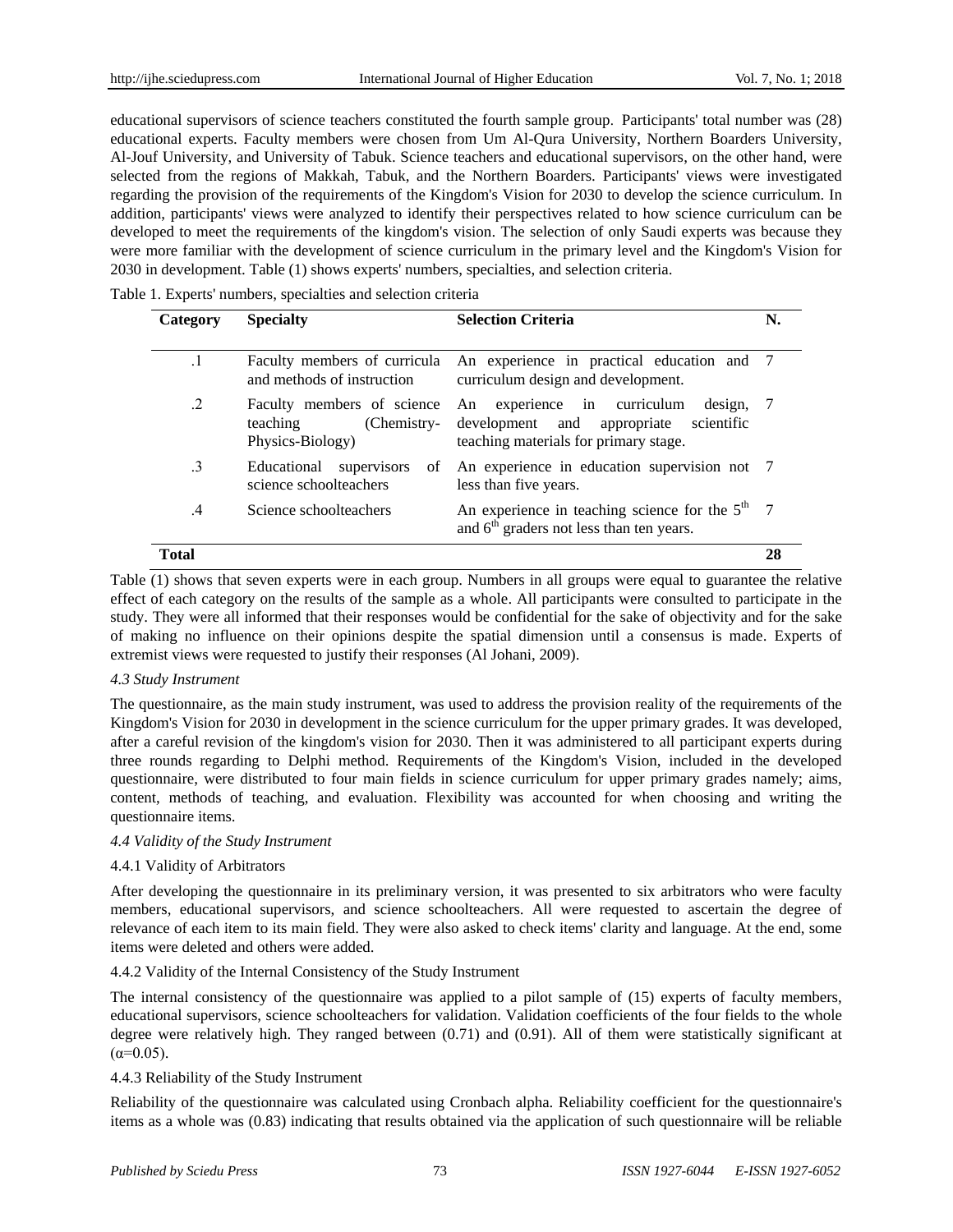and generalizable.

4.4.4 Responding to the Items of the Questionnaire

Five-dimension Likert scale was used to identify the participants' responses. Responses to each item were "*Available to a very high degree*", "*Available to a high degree*", "*Available to a moderate degree*", *Available to a little degree*", and "*Not available at all*". Degrees attached to each response were "*5, 4, 3, 2*, and *1* respectively. Therefore, items that had mean scores ranging between  $(M=5.00)$  and  $(M=4.21)$ ,  $(M=4.20)$  and  $(M=3.41)$ ,  $(M=3.40)$ and  $(M=2.61)$ ,  $(M=2.60)$  and  $(M=1.81)$  and  $(M=1.80)$  and  $(M=1.00)$  were classified "Very Available", "Available", "Available to a moderate degree", "Available to a little degree", and "Not available at all" respectively.

# **5. Results and Discussion**

## *5.1 Results Related to the First Question*

To answer the first question that stated, "How do the educational experts perceive the provision reality of the requirements of Saudi Arabia's Vision for 2030 in development in the science curriculum for the upper primary grades?" responses' mean scores, standard deviations and ranks were used. Results are shown in Table (2).

| <b>Study field</b>                                      | М.   | SD.  | <b>Response</b>              | Rank |
|---------------------------------------------------------|------|------|------------------------------|------|
| Content of the science<br>$\blacksquare$<br>curriculum  | 2.59 | 0.20 | Available to a little degree |      |
| Aims of the science $2\quad 2.54$<br>curriculum         |      | 0.46 | Available to a little degree | 2    |
| Evaluation of the science 3<br>curriculum               | 2.52 | 0.26 | Available to a little degree | 3    |
| Methods of teaching the $.4$ 2.38<br>science curriculum |      | 0.34 | Available to a little degree | 4    |
| Average                                                 | 2.52 | 0.17 | Available to a little degree |      |

Table 2. Mean scores, standard deviations and ranking for experts' responses

Table (2) shows clearly that the degree of the provision of the requirements of the Kingdom's vision for 2030 in development in the science curriculum for the upper primary grades (*M=2.52*) and (*SD=0.17*) was "*Available to a little degree*". On the other hand, participants' responses to each field reveal that the provision degrees of the vision's requirements in the four study fields were "*Available to a little degree*". The highest mean score (*M=2.59*) and (*SD=0.20*) was for the "Content of the science curriculum" field. The "Goals of the science curriculum" field  $(M=2.54)$  and  $(SD=0.46)$  was in the second rank. In the third rank  $(M=2.52)$  and  $(SD=0.26)$  was the field of "evaluation of the science curriculum". Whereas, the field of the "Methods of teaching the science curriculum" (*M=2.38*) and (*SD=0.34*) was in the fourth rank with the least responses' mean score.

This result, in accordance to the level of provision of the requirements of the Kingdom's Vision for 2030 in development, corroborates the findings of Mohammed (2012) and Al Ghamdi (2012) regarding the inability of the science curriculum for the primary stage to address the scientific topics. The result also supports the finding of Shalabi (2014) in accordance to the low inclusion level of the  $21<sup>st</sup>$  century skills in the science curriculum.

To sum up, the result of the present study can be attributed to the lack of attention paid by the curriculum designers, experts and specialists to the issue of developing the science curriculum for the upper primary grades. In addition, findings of research and studies have almost agreed on the deficiency of the science curriculum at both Arabic and international levels to prepare learners for life and work in the  $21<sup>st</sup>$  century (Shalabi, 2014). This result also rings the bell to develop the science curriculum for the upper primary grades in terms of its aims, content, methods of teaching and evaluation. That is, science curriculum is in an urgent need to be modified to meet the demands of the Kingdom's Vision for 2030 in development. Therefore, Saudi Ministry of Education should adopt quickly a new and different system that focuses on quality not quantity of the science curriculum. Furthermore, science curriculum should be compatible with present era requirements and empower learners to achieve the developmental and economic goals (Al Ali, 2016).

# *5.2 Results Related to the Second Question*

To answer the second question that stated, "What perspective do the educational experts propose to develop the science curriculum for the upper primary grades to meet the requirements of Saudi Arabia's Vision for 2030 in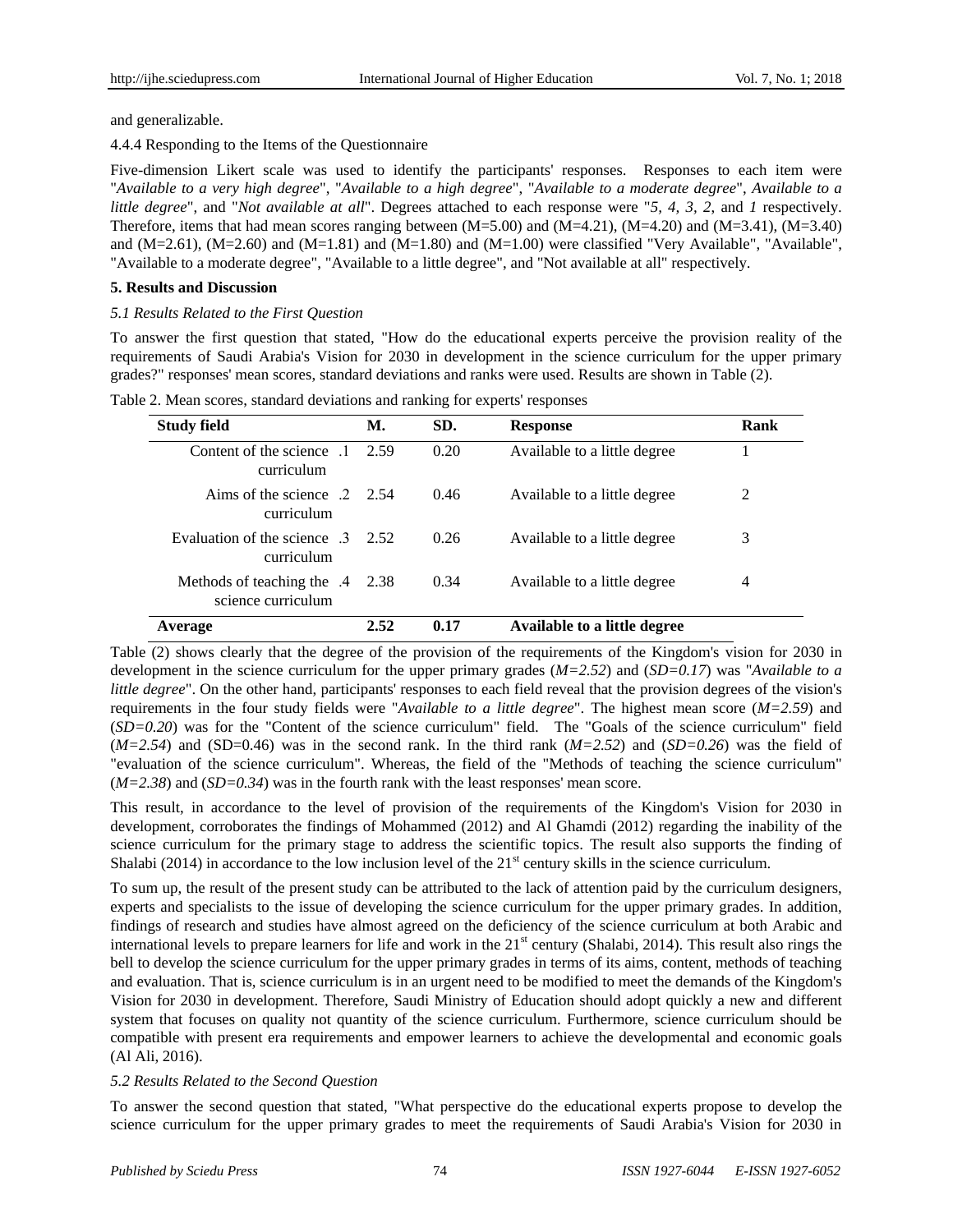development?" the developed questionnaire was administered to check participants' viewpoints. It consisted of all items about the visions' requirements that were believed to be "*Available to a little degree*" in the science curriculum of the upper primary grades. Not all items that were believed to be "*Available to a very high degree*, *Available to a high degree*, and *Available to a moderate degree*" were included in the questionnaire. Experts were to choose the responses to the requirements that fulfilling them, as they believed in science curriculum, will achieve the kingdom's vision for 2030 in development. Through the three rounds, frequencies; proportions; mean scores and standard deviations of the educational experts' responses were extracted. After that, responses were ranked in a descending order according to their mean scores.

## 5.2.1 Round One

Implementation of round one started on September 9, 2017 and ended on October 1, 2017. The aim of this round was to identify the respondents' viewpoints regarding the provision of a set of characteristics for developing upper primary grades' science curriculum. Experts' responses showed that some statements were highly needed whereas other statements were not so. Agreement levels towards this degree of importance ranged between "*strongly agree* and *strongly disagree*". Therefore, statements that were of "*strongly disagree*" rank like, "*the aims of the curriculum harmonize between the outcomes of the educational system and the needs of labor market*", "*the methods of teaching the curriculum focus on the continuous training*" and "*the content of the curriculum links pupils to healthy, environmental and nutritional variables*", were completely deleted. However, statements like "*the curriculum enhances the pupils' national identity*" and "*the curriculum enhances pupils' hygienic life style*" were added. Statements like "*evaluating the curriculum provides a database to monitor the academic study at all stages*" and "*the teaching methods of the curriculum are appropriate for all pupils*" were changed to "*the curriculum provides a database to monitor students' learning process*" and "*the teaching methods of the curriculum accounts for the individual differences among pupils*" respectively.

## 5.2.2 Round Two

Round two started on October 5, 2017 and ended on October 19, 2017. The main aim of this round was to check how important the provided characteristics respondent experts have strongly agreed upon in round one were. Therefore, they were requested again to respond to all items involved in the delivered questionnaire. Respondents were allowed the opportunity to suggest any modification.

| <b>Study fields</b>                  | <b>Items</b>                                                                                                                          |      | Degree of approval to M<br>the<br>meet<br>requirements<br>of<br>vision for 203<br>in<br>development |                |              |                  |      | SD   | <b>Response</b>   | Rank |
|--------------------------------------|---------------------------------------------------------------------------------------------------------------------------------------|------|-----------------------------------------------------------------------------------------------------|----------------|--------------|------------------|------|------|-------------------|------|
|                                      |                                                                                                                                       |      | $(N=28)$                                                                                            |                |              |                  |      |      |                   |      |
|                                      |                                                                                                                                       | $5*$ | $4*$                                                                                                | $3^*$          | $2^*$        | $1*$             |      |      |                   |      |
| Aims of the<br>science<br>curriculum | curriculum<br>The<br>enhances<br>the<br>pupils'<br>environmental<br>awareness.                                                        | 20   | 8                                                                                                   | $\overline{0}$ | $\mathbf{0}$ | $\overline{0}$   | 4.71 | 0.46 | Strongly<br>agree | 1    |
|                                      | curriculum<br>The<br>enables pupils to<br>knowledge,<br>gain<br>skills,<br>and<br>behaviors to build<br>educated<br>an<br>generation. | 18   | 10                                                                                                  | $\overline{0}$ | $\mathbf{0}$ | $\boldsymbol{0}$ | 4.64 | 0.49 | Strongly<br>agree | 2    |
|                                      | The<br>curriculum<br>enhances<br>the<br>national<br>pupils'<br>identity.                                                              | 16   | 12 0                                                                                                |                | $\mathbf{0}$ | $\overline{0}$   | 4.57 | 0.50 | Strongly<br>agree | 3    |

Table 3. Frequencies mean scores, standard deviations and ranks of experts' responses in round two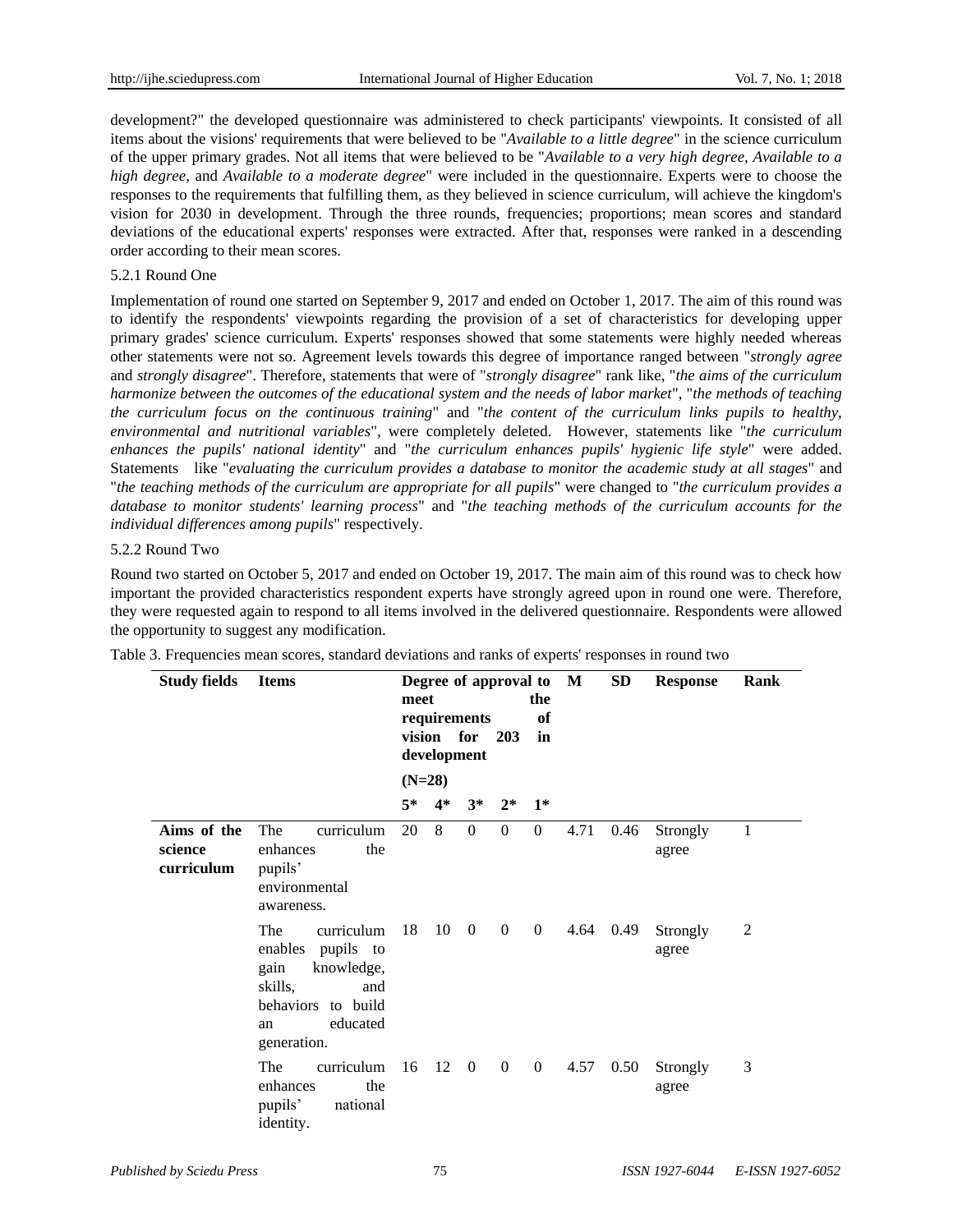| curriculum<br>The<br>pupils'<br>develops<br>talents<br>and<br>encourages them to<br>be creative.                         | 18           | 8                 | 2              | $\boldsymbol{0}$ | $\boldsymbol{0}$ | 4.57 | 0.63     | Strongly<br>agree          | 4  |
|--------------------------------------------------------------------------------------------------------------------------|--------------|-------------------|----------------|------------------|------------------|------|----------|----------------------------|----|
| The<br>curriculum<br>promotes values of<br>good citizenship.                                                             | 18           | 6                 | $\overline{4}$ | $\theta$         | $\overline{0}$   | 4.50 | 0.75     | Strongly<br>agree          | 5  |
| curriculum<br>The<br>supports<br>entrepreneurship,<br>perseverance and<br>leadership<br>among<br>pupils.                 | 16           | 8                 | $\overline{4}$ | $\boldsymbol{0}$ | $\overline{0}$   | 4.43 | 0.74     | Strongly<br>agree          | 6  |
| The<br>curriculum<br>the<br>enhances<br>hygienic<br>style of<br>pupils                                                   | 12           | 14                | 2              | $\boldsymbol{0}$ | $\overline{0}$   | 4.36 | 0.62     | Strongly<br>agree          | 7  |
| The<br>curriculum<br>pupils'<br>supports<br>culture<br>and<br>promotion.                                                 | 21           | 14                | $\overline{2}$ | $\boldsymbol{0}$ | $\overline{0}$   | 4.36 | 0.62     | Strongly<br>agree          | 8  |
| The<br>curriculum<br>the<br>promotes<br>of<br>existence<br>a<br>responsible<br>and<br>independent<br>generation.         | 16           | 6                 | $\overline{4}$ | $\overline{2}$   | $\overline{0}$   | 4.29 | 0.98     | Strongly<br>agree          | 9  |
| The<br>curriculum<br>develops<br>pupil's<br>social, moral and<br>self-l awareness.                                       | 14           | 8                 | 6              | $\boldsymbol{0}$ | $\overline{0}$   | 4.29 | 0.81     | Strongly<br>agree          | 10 |
| The<br>curriculum<br>directs<br>pupils'<br>preparation<br>for<br>appropriate<br>career<br>choices.                       | 14           | 10                | $\overline{4}$ | $\boldsymbol{0}$ | $\boldsymbol{0}$ | 4.21 | 1.03     | Strongly<br>agree          | 11 |
| The<br>curriculum<br>promotes<br>a<br>generation of pupils<br>capable of making<br>decisions.                            |              | $12 \t10 \t4 \t2$ |                |                  |                  |      |          | 0 4.14 0.93 Agree          | 12 |
| The<br>curriculum<br>work<br>promotes<br>enable<br>values<br>to<br>pupils<br>work<br>to<br>efficiently in the<br>future. | $\mathbf{0}$ | 11                | 13 3           |                  | $1 \quad$        |      | 3.21 .79 | Neutral                    | 13 |
| curriculum<br>The<br>directs<br>pupils'<br>attention to energy                                                           | $\sim$ 1     |                   |                |                  |                  |      |          | 9 11 6 1 3.11 0.92 Neutral | 14 |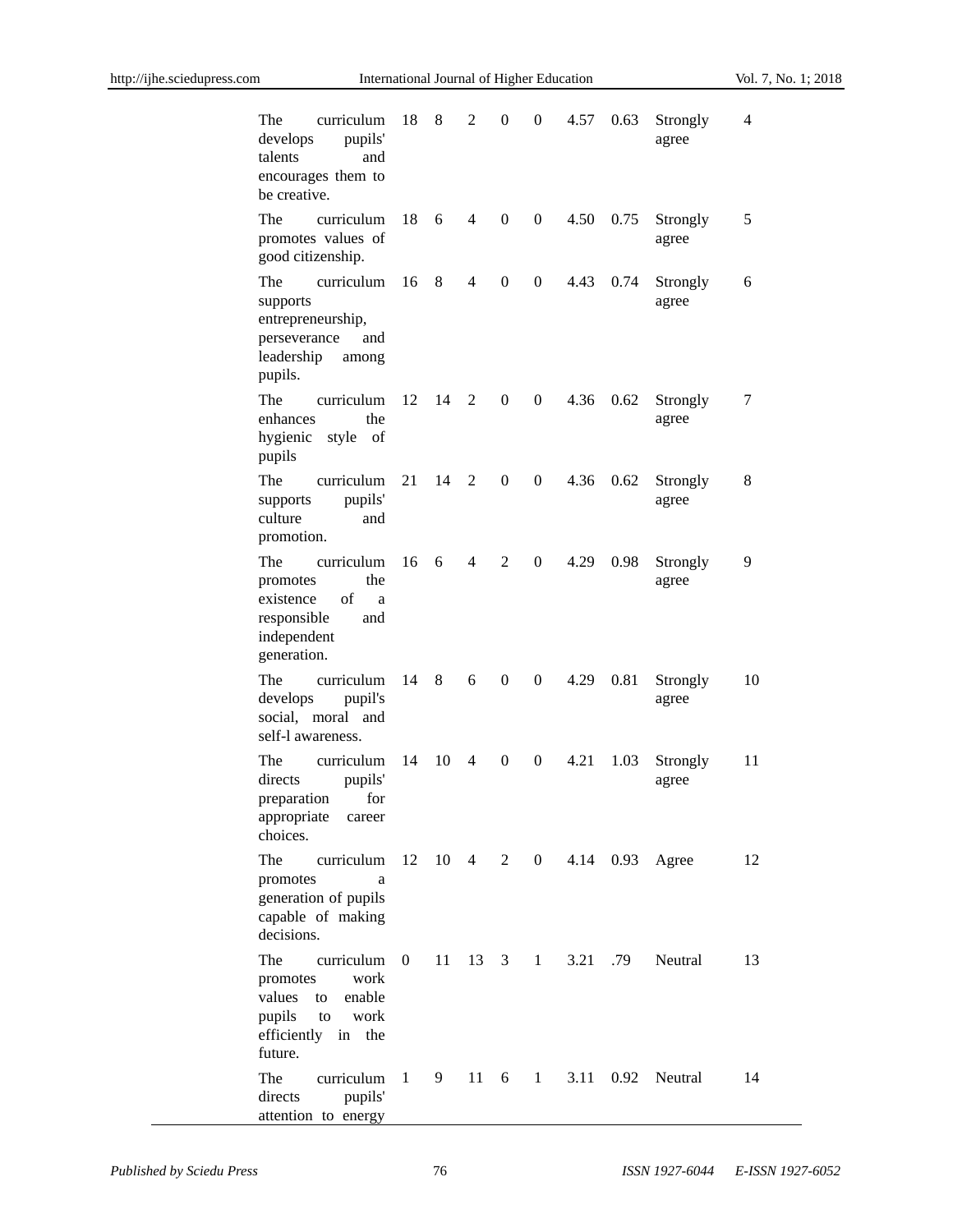|                                                   | topics.                                                                                                                          |        |              |                |                  |                  |      |           |                   |              |
|---------------------------------------------------|----------------------------------------------------------------------------------------------------------------------------------|--------|--------------|----------------|------------------|------------------|------|-----------|-------------------|--------------|
| <b>Content</b><br>of<br>the science<br>curriculum | The<br>curriculum<br>emphasizes<br>the<br>pupils' basic skills                                                                   | 16     | $12 \quad 0$ |                | $\boldsymbol{0}$ | $\mathbf{0}$     | 4.57 | 0.50      | Strongly<br>agree | $\mathbf{1}$ |
|                                                   | The<br>curriculum<br>includes<br>consumption<br>patterns, lifestyles,<br>and their role in<br>improving quality<br>of life.      | 18 8 2 |              |                | $\boldsymbol{0}$ | $\boldsymbol{0}$ |      | 4.57 0.63 | Strongly<br>agree | 2            |
|                                                   | The<br>curriculum<br>links<br>students<br>to<br>and food<br>healthy<br>aspects                                                   | 18     | 8            | 2              | $\mathbf{0}$     | $\overline{0}$   | 4.57 | 0.63      | Strongly<br>agree | 3            |
|                                                   | The<br>curriculum<br>explains<br>the<br>economically useful<br>national scientific<br>projects<br>such<br>as<br>vision for 2030. | 16     | 10           | $\overline{0}$ | 2                | $\mathbf{0}$     | 4.43 | 0.84      | Strongly<br>agree | 4            |
|                                                   | The<br>curriculum<br>contains<br>topics<br>related<br>to<br>sustainable<br>development<br>and<br>clean environment.              | 14     |              | 12 2           | $\overline{0}$   | $\boldsymbol{0}$ | 4.43 | 0.63      | Strongly<br>agree | 5            |
|                                                   | The<br>curriculum<br>contains<br>practical<br>aspects of science in<br>industry, economy,<br>health<br>and<br>environment.       | 14     | 12           | $\mathbf{0}$   | 2                | $\overline{0}$   | 4.36 | 0.83      | Strongly<br>agree | 6            |
|                                                   | The<br>curriculum<br>with<br>deals<br>innovative<br>activities.                                                                  | 16     | 10           | $\overline{0}$ | $\overline{0}$   | 2                | 4.36 | 1.06      | Strongly<br>agree | 7            |
|                                                   | The<br>curriculum<br>various<br>includes<br>activities, such as<br>educational<br>trips<br>and<br>other<br>illustrations, etc.   | -14    | 10 4         |                |                  | $0 \quad 0$      |      | 4.36 0.73 | Strongly<br>agree | 8            |
|                                                   | The<br>curriculum<br>includes<br>clean<br>energy sources such<br>as sun, wind, etc.<br>and how to use them                       | 14     |              | 20 2           | 2                | $\overline{0}$   | 4.29 | 0.90      | Strongly<br>agree | 10           |
|                                                   | The<br>curriculum<br>includes scientific<br>knowledge and its<br>applications<br>to                                              | 12     |              | 10 6           | $\mathbf{0}$     | $\mathbf{0}$     | 4.21 | 0.79      | Strongly<br>agree | 11           |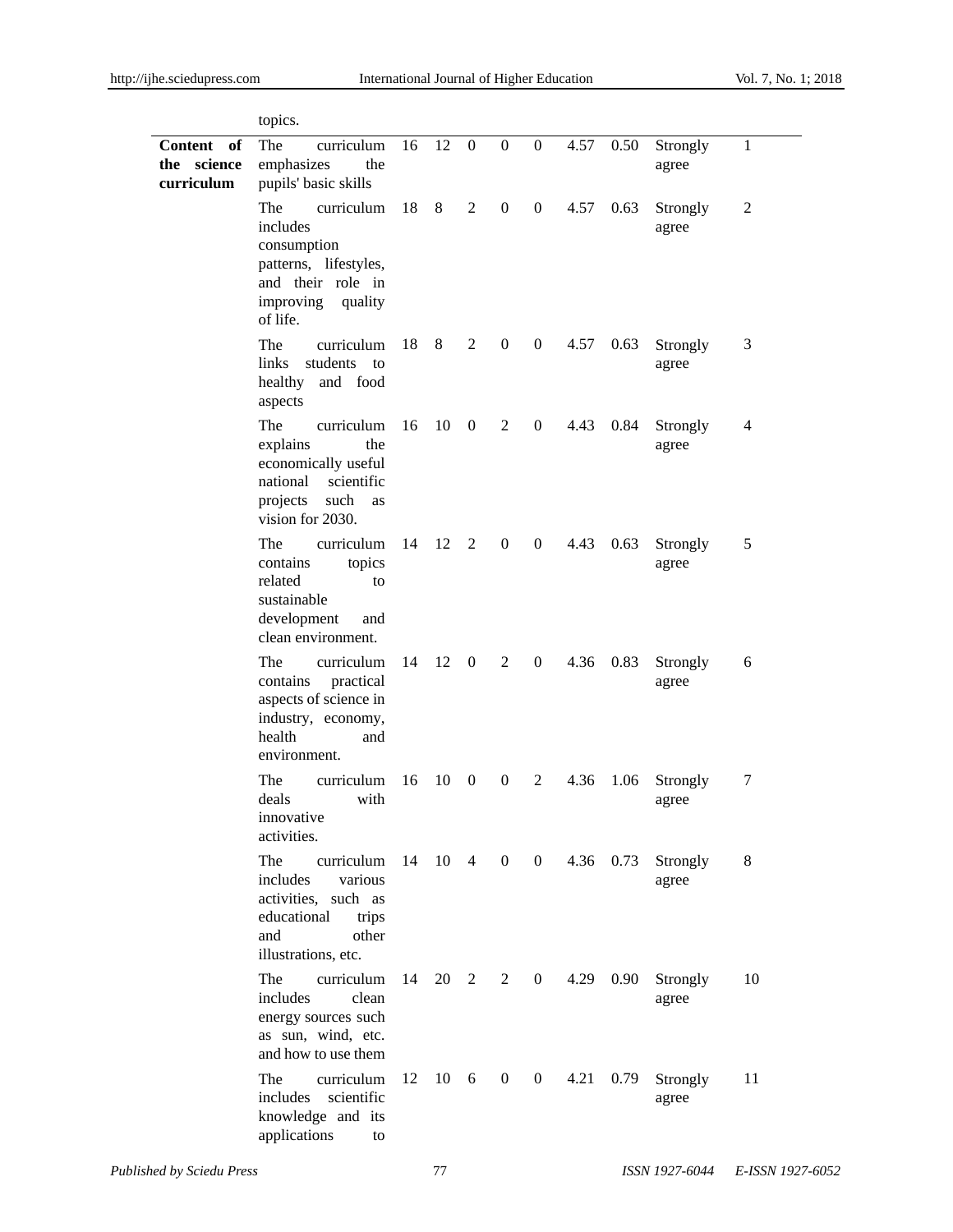|                                                         | preserve<br>environment                                                                                                                   |                |    |                              |                |                  |      |                |                    |                |
|---------------------------------------------------------|-------------------------------------------------------------------------------------------------------------------------------------------|----------------|----|------------------------------|----------------|------------------|------|----------------|--------------------|----------------|
|                                                         | The<br>curriculum<br>makes pupils ware<br>of the importance of<br>scientific<br>culture<br>and its role in the<br>economic<br>development | $\overline{4}$ | 14 | 10                           | $0\qquad 0$    |                  | 2.79 | 0.69           | Neutral            | 12             |
|                                                         | The<br>curriculum<br>makes pupils aware<br>of<br>science<br>and<br>technology role in<br>achieving<br>the<br>developmental<br>goals.      | 2              | 16 | 10                           | $\overline{0}$ | $\overline{0}$   | 2.71 | $0.60^{\circ}$ | Neutral            | 13             |
| Methods of<br>teaching the<br>science<br>curriculum     | The<br>curriculum<br>provides<br>new<br>strategies that focus<br>skills'<br>on<br>development                                             | 16             | 10 | 2                            | $\mathbf{0}$   | $\theta$         | 4.50 | 0.64           | 1strongly<br>agree | 1              |
|                                                         | The<br>curriculum<br>the<br>focuses<br>on<br>practical aspects.                                                                           | 18             | 6  | $\overline{4}$               | $\mathbf{0}$   | $\boldsymbol{0}$ | 4.50 | 0.75           | Strongly<br>agree  | $\overline{c}$ |
|                                                         | The<br>curriculum<br>for<br>the<br>accounts<br>individual<br>differences<br>among<br>pupils.                                              | 16             | 10 | $\overline{0}$               | 2              | $\boldsymbol{0}$ | 4.43 | 0.84           | Strongly<br>agree  | 3              |
|                                                         | The<br>curriculum<br>enhances<br>the<br>educational<br>partnership with the<br>private sector in<br>delivering programs<br>and events.    | 12             | 14 | <sup>2</sup>                 | $\mathbf{0}$   | $\overline{0}$   | 4.36 | 0.62           | Strongly<br>agree  | 4              |
|                                                         | The<br>curriculum<br>involves the family<br>in the educational<br>process.                                                                |                |    | 14 10 4 0 0                  |                |                  | 4.21 | 1.03           | Strongly<br>agree  | 5              |
| <b>Evaluation</b><br>of<br>the<br>science<br>curriculum | The<br>curriculum<br>provides objective<br>measurement<br>indicators<br>that<br>reflect<br>pupils'<br>performance.                        | 16             | 10 | $\overline{0}$               | 2              | $\boldsymbol{0}$ | 4.43 | 0.84           | Strongly<br>agree  | 1              |
|                                                         | curriculum<br>The<br>improves the quality<br>learning<br>the<br>of<br>process outputs.                                                    | 16             |    | $10 \t 0 \t 2$               |                | $\mathbf{0}$     | 4.43 | 0.84           | Strongly<br>agree  | 2              |
|                                                         | The<br>curriculum                                                                                                                         | 16             |    | $10 \quad 0 \quad 2 \quad 0$ |                |                  | 4.43 | 0.84           | Strongly           | 3              |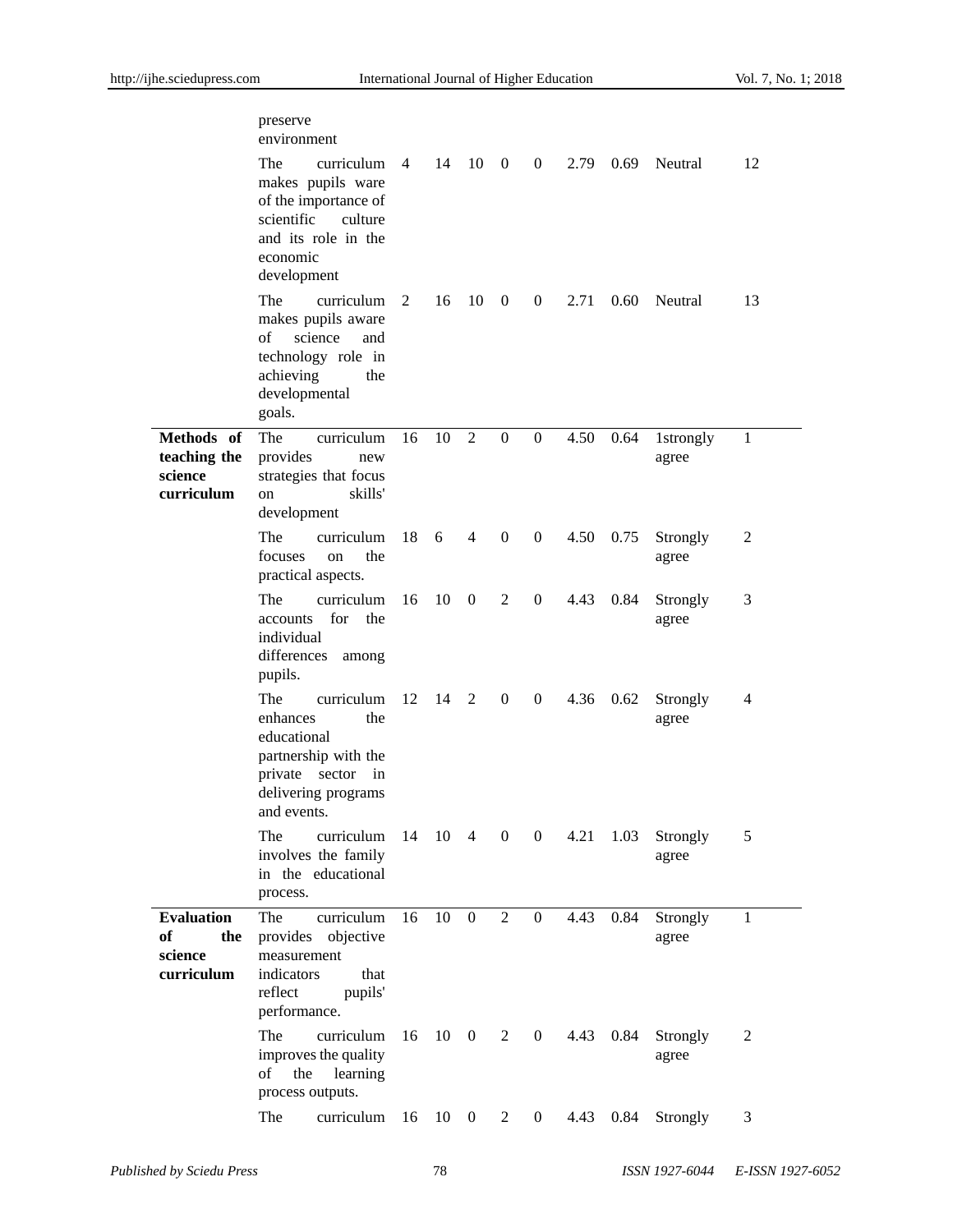| involves<br>all<br>elements<br>and<br>components.                                           |                               |    |     |                |                  |      |           | agree             |   |
|---------------------------------------------------------------------------------------------|-------------------------------|----|-----|----------------|------------------|------|-----------|-------------------|---|
| curriculum<br>The<br>provides a database<br>to monitor students'<br>learning process.       | $12 \t14 \t2 \t0$             |    |     |                | $\overline{0}$   | 4.36 | 0.62      | Strongly<br>agree | 4 |
| The curriculum is 16<br>connected<br>tο<br>meeting<br>the<br>requirements<br>of<br>society. |                               | 8  | 2 2 |                | $\boldsymbol{0}$ |      | 4.29 1.12 | Strongly<br>agree | 5 |
| curriculum<br>The<br>the<br>meets<br>requirements<br>of<br>development.                     | $16 \quad 2 \quad 10 \quad 0$ |    |     |                | 0                | 4.21 | 0.96      | Strongly<br>agree | 6 |
| The curriculum is<br>continuous.                                                            | $\Omega$                      | 10 | -12 | $\overline{4}$ | 2                | 3.07 | 0.90      | Neutral           |   |

 $5^*$  strongly agree  $4^*$  = agree  $3^*$  = neutral  $4^*$  = disagree  $5^*$  = strongly disagree

Table (3) shows that fourteen statements were in the first field of the study namely, "*the aims of the science curriculum of the upper primary grades*". Mean scores of experts' viewpoints were ranging between "*strongly agree*" and "*neutral*". Statements that showed experts' strong agreement were (11) statements. Their mean scores were ranging between (*M=4.71*) and (*M=4.21*). Only one statement (*M=4.14*) was in the "*agree*" category. Two more statements, whose mean scores were (*M=3.21*) and (*M=3.11*), were in the "*neutral*" category.

Thirteen statements constituted the second field namely "*the content of the science curricula for the upper primary grades*". Means scores were ranging between "*strongly agree*" and "*neutral*". Eleven (11) statements whose mean scores were ranging between (*M=4.57)* and *(M=4.21),* were in the "*strongly agree*" category. However, two statements (*M=2.79*) and (*M=2.71*) were in the "*neutral"* category. With regard to field three that involved five statements to study experts' perceptions about the methods of teaching the science curriculum, all experts' responses mean scores were in the "*strongly agree*" category and were ranging between (*M=4.50*) and (*M=4.21*). On the other hand, the last field consisted of seven statements to distinguish the experts' opinions regarding the criteria for evaluating the science curricula. All mean scores ranged between "*strongly agree*" and "*neutral*" among which six statements were in the "*strongly agree*" category (*M=4.43*) and (*M=4.21*) and one statement (M=3.07) was in the "neutral" category.

For the sake of identifying the main and powerful characteristics in the science curriculum, it was decided to keep the statements that were highly agreed upon by experts. All statements in the "*strongly agree*" and "*agree*" categories were considered important to be presented in any proposal for developing the science curriculum. Some modifications were made in light of the experts' views and recommendations, for instance, "*the curriculum promotes a generation of pupils capable of making decisions*" statement was changed to "*the curriculum promotes a generation of pupils capable of making decisions in the future*". In addition, "*the curriculum promotes work values to enable pupils to work efficiently in the future*" statement was changed to "*the curriculum develops the pupils' professional thinking*" and "*The curriculum directs pupils' attention to energy topics*" to "*the curriculum directs pupils' attention to the ideal use of energy*". Statements like "*the curriculum makes pupils ware of the importance of scientific culture and its role in the economic development*, and "*the curriculum makes pupils aware of science and technology role in achieving the developmental goals*" were replaced by "*the curriculum links science and technology by achievement of the economic and developmental aims"* statement. In addition, the word "*continuous*" in "*the curriculum is continuous"* statement was changed to *"the curriculum is characterized by continuity*". All Statements in the "*neutral*'' category were reconsidered, too.

## 5.2.3 Round Three

Round three started on October 22, 2017 and ended on November 9, 2017. Results are presented in Table (4). The main aim of such a round was to confirm the importance of all statements delivered to experts after modifications made during the first and second rounds. Because of this round, statements that were "strongly agreed upon" were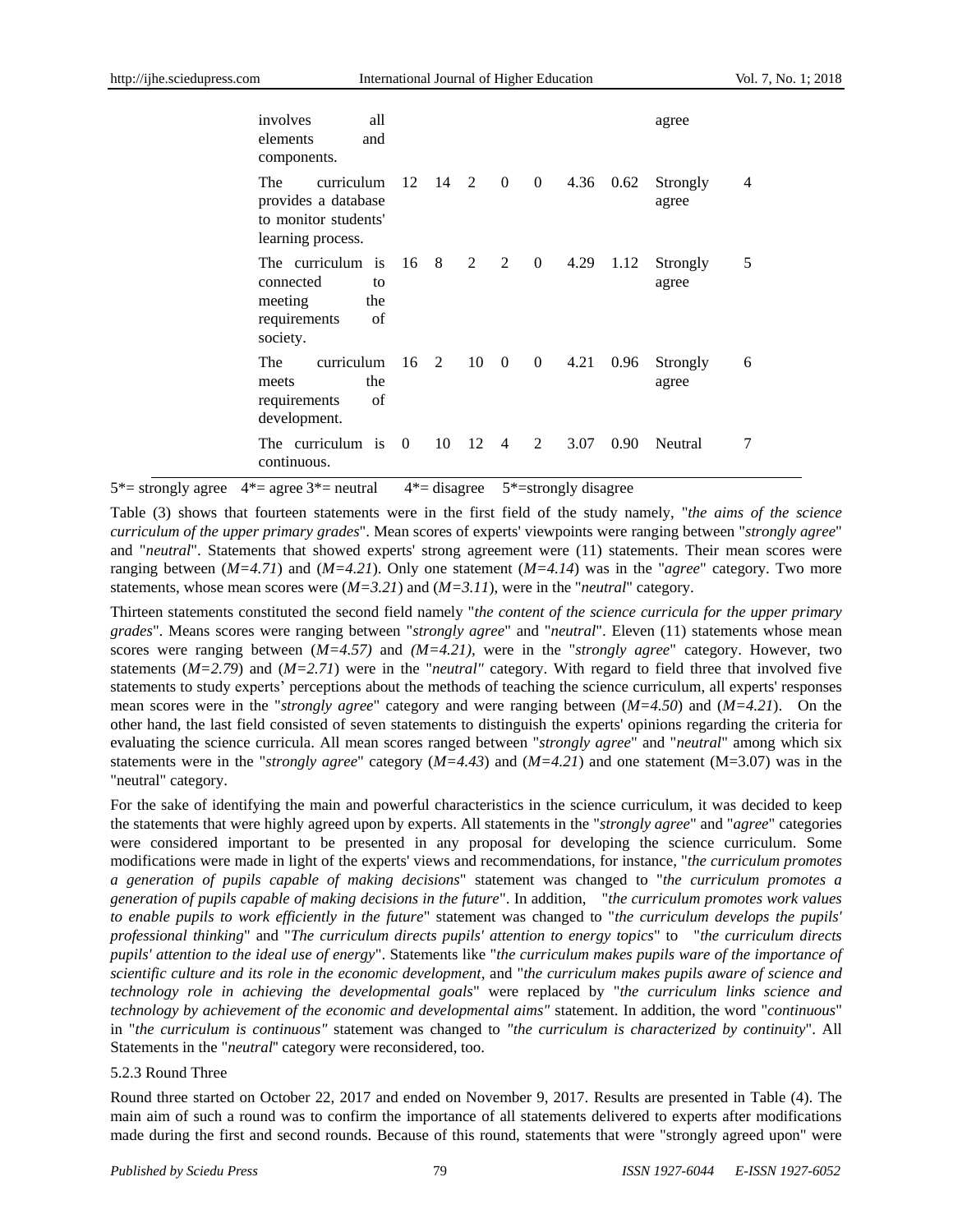determined as the main characteristics that should be provided by the proposed science curriculum in the present study.

|  |  |  |  | Table 4. Frequencies mean scores, standard deviations and ranks of experts' responses in round three |
|--|--|--|--|------------------------------------------------------------------------------------------------------|
|  |  |  |  |                                                                                                      |

| <b>Study fields</b>    | <b>Items</b>                                                                                                              | meet | Degree of approval to<br>requirements of the<br>vision for 2030<br>development |                         |                  | the<br>in        | M    | <b>SD</b> | <b>Response</b>   | Rank |
|------------------------|---------------------------------------------------------------------------------------------------------------------------|------|--------------------------------------------------------------------------------|-------------------------|------------------|------------------|------|-----------|-------------------|------|
|                        |                                                                                                                           |      | $(N=28)$                                                                       |                         |                  |                  |      |           |                   |      |
|                        |                                                                                                                           | $5*$ | $4*$                                                                           | $3*$                    | $2*$             | $1*$             |      |           |                   |      |
|                        | The<br>curriculum<br>enhances the pupils'<br>national identity.                                                           | 26   | 2                                                                              | $\overline{0}$          | $\overline{0}$   | $\mathbf{0}$     | 4.92 | 0.26      | Strongly<br>agree | 1    |
|                        | The<br>curriculum<br>values<br>of<br>promotes<br>good citizenship.                                                        | 24   | $\overline{4}$                                                                 | $\boldsymbol{0}$        | $\overline{0}$   | $\mathbf{0}$     | 4.86 | 0.36      | Strongly<br>agree | 2    |
|                        | The<br>curriculum<br>enhances the pupils'<br>environmental<br>awareness.                                                  | 23   | 5                                                                              | $\overline{0}$          | $\overline{0}$   | $\boldsymbol{0}$ | 4.82 | 0.39      | Strongly<br>agree | 3    |
|                        | The curriculum enables<br>pupils<br>gain<br>to<br>knowledge, skills, and<br>behaviors to build an<br>educated generation. | 22   | 6                                                                              | $\overline{0}$          | $\boldsymbol{0}$ | $\overline{0}$   | 4.79 | 0.42      | Strongly<br>agree | 4    |
| Aims of the<br>science | The<br>curriculum<br>supports<br>entrepreneurship,<br>perseverance<br>and<br>leadership<br>among<br>pupils.               | 21   | $7\overline{ }$                                                                | $\mathbf{0}$            | $\overline{0}$   | $\mathbf{0}$     | 4.75 | 0.44      | Strongly<br>agree | 5    |
| curriculum             | The<br>curriculum<br>promotes the existence<br>of a responsible and<br>independent<br>generation.                         | 20   | 8                                                                              | $\overline{0}$          | $\overline{0}$   | $\theta$         | 4.71 | 0.46      | Strongly<br>agree | 6    |
|                        | The<br>curriculum<br>develops pupil's social,<br>moral<br>and<br>self-<br>awareness.                                      | 19   | 9                                                                              | $\boldsymbol{0}$        | $\overline{0}$   | $\boldsymbol{0}$ | 4.67 | 0.48      | Strongly<br>agree | 7    |
|                        | The<br>curriculum<br>develops pupils' talents<br>and encourages them to<br>be creative.                                   | 18   | $10 \quad 0$                                                                   |                         | $\overline{0}$   | $\overline{0}$   | 4.64 | 0.49      | Strongly<br>agree | 8    |
|                        | The<br>curriculum<br>enhances the hygienic<br>style of pupils                                                             | 17   | 11                                                                             | $\boldsymbol{0}$        | $\overline{0}$   | $\overline{0}$   | 4.61 | 0.50      | Strongly<br>agree | 9    |
|                        | The<br>curriculum<br>supports pupils' culture<br>and promotion.                                                           | 16   | 12                                                                             | $\overline{\mathbf{0}}$ | $\overline{0}$   | $\boldsymbol{0}$ | 4.57 | 0.50      | Strongly<br>agree | 10   |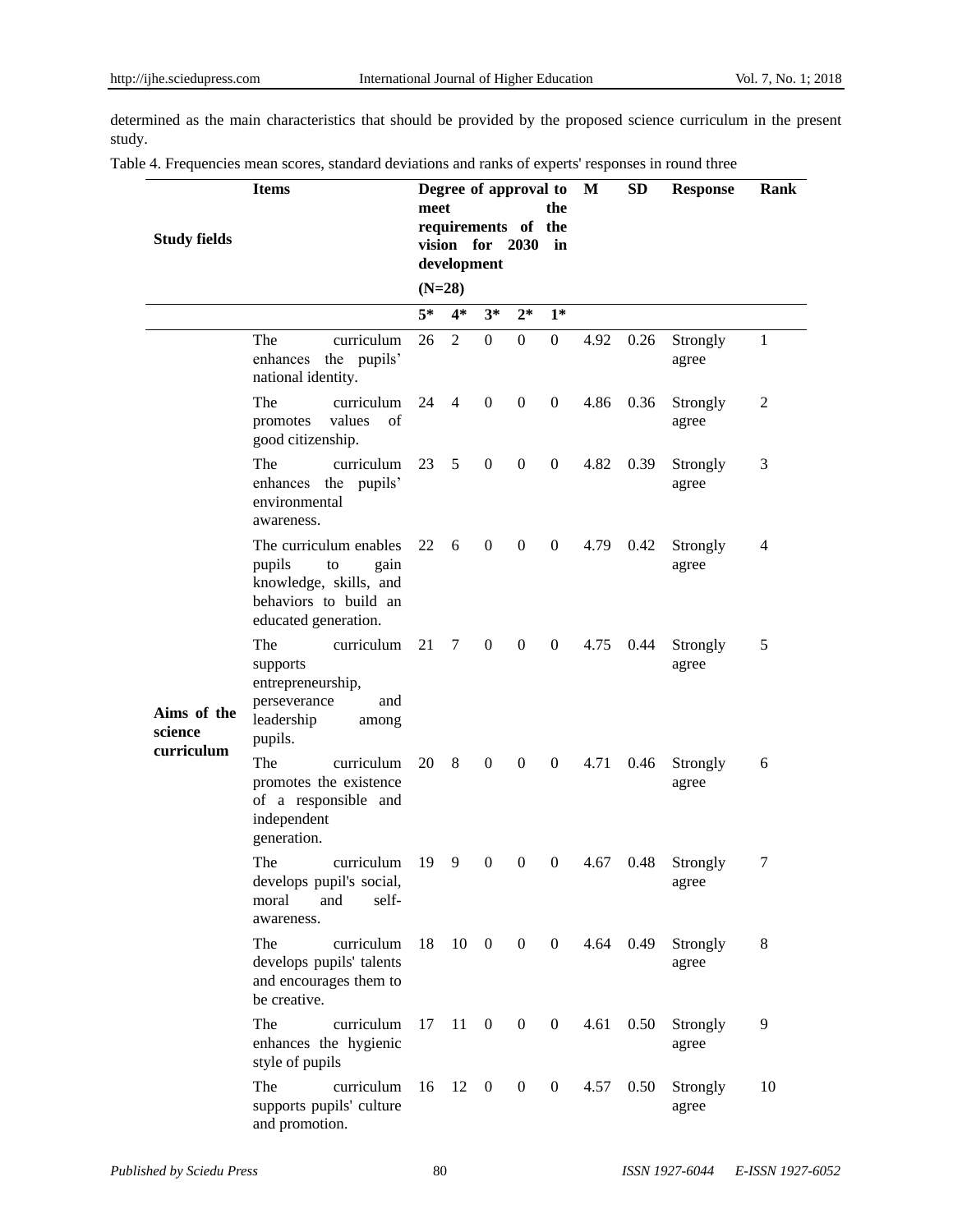$\frac{1}{2}$ 

|                                               | The<br>curriculum<br>promotes a generation<br>of pupils capable of<br>making decisions in the<br>future.                                          | 15 | 13               | $\boldsymbol{0}$ | $\boldsymbol{0}$ | $\boldsymbol{0}$ | 4.53 | 0.51     | Strongly<br>agree | 11           |
|-----------------------------------------------|---------------------------------------------------------------------------------------------------------------------------------------------------|----|------------------|------------------|------------------|------------------|------|----------|-------------------|--------------|
|                                               | The curriculum directs<br>pupils' preparation for<br>appropriate<br>career<br>choices.                                                            | 14 | 14               | $\overline{0}$   | $\overline{0}$   | $\overline{0}$   | 4.50 | 0.51     | Strongly<br>agree | 12           |
|                                               | The<br>curriculum<br>develops<br>the pupils'<br>professional thinking                                                                             | 5  | 23               | $\boldsymbol{0}$ | $\boldsymbol{0}$ | $\boldsymbol{0}$ | 4.14 | 0.39     | Agree             | 13           |
|                                               | The curriculum directs<br>pupils' attention to the<br>ideal use of energy.                                                                        | 4  | 24               | $\mathbf{0}$     | $\boldsymbol{0}$ | $\mathbf{0}$     | 4.17 | 0.39     | Agree             | 14           |
|                                               | The<br>curriculum<br>includes<br>scientific<br>knowledge<br>and<br>its<br>applications to preserve<br>the environment                             | 28 | $\boldsymbol{0}$ | $\boldsymbol{0}$ | $\boldsymbol{0}$ | $\mathbf{0}$     | 5.00 | $\theta$ | Strongly<br>agree | $\mathbf{1}$ |
| Content<br>of                                 | The<br>curriculum<br>includes clean energy<br>sources such as sun,<br>wind, etc. and how to<br>use them                                           | 24 | $\overline{4}$   | $\boldsymbol{0}$ | $\boldsymbol{0}$ | $\mathbf{0}$     | 4.86 | 0.36     | Strongly<br>agree | 2            |
|                                               | The<br>curriculum<br>practical<br>contains<br>aspects of science in<br>industry,<br>economy,<br>health<br>and<br>environment.                     | 23 | 5                | $\boldsymbol{0}$ | $\boldsymbol{0}$ | $\overline{0}$   | 4.82 | 0.39     | Strongly<br>agree | 3            |
| of<br>Content<br>science<br>the<br>curriculum | The curriculum deals<br>with<br>innovative<br>activities.                                                                                         | 22 | 6                | $\boldsymbol{0}$ | $\boldsymbol{0}$ | $\mathbf{0}$     | 4.79 | 0.42     | Strongly<br>agree | 4            |
|                                               | curriculum 21 7 0 0 0 4.75 0.44<br>The<br>explains<br>the<br>economically<br>useful<br>national<br>scientific<br>projects such as Vision<br>2030. |    |                  |                  |                  |                  |      |          | Strongly<br>agree |              |
|                                               | The<br>curriculum<br>emphasizes the pupils'<br>basic skills.                                                                                      | 20 | 8                | $\boldsymbol{0}$ | $\boldsymbol{0}$ | $\boldsymbol{0}$ | 4.71 | 0.46     | Strongly<br>agree | 6            |
|                                               | The<br>curriculum<br>includes<br>various<br>activities,<br>such<br>as<br>educational trips and<br>other illustrations, etc.                       | 19 | 9                | $\boldsymbol{0}$ | $\boldsymbol{0}$ | $\boldsymbol{0}$ | 4.67 | 0.48     | Strongly<br>agree | 7            |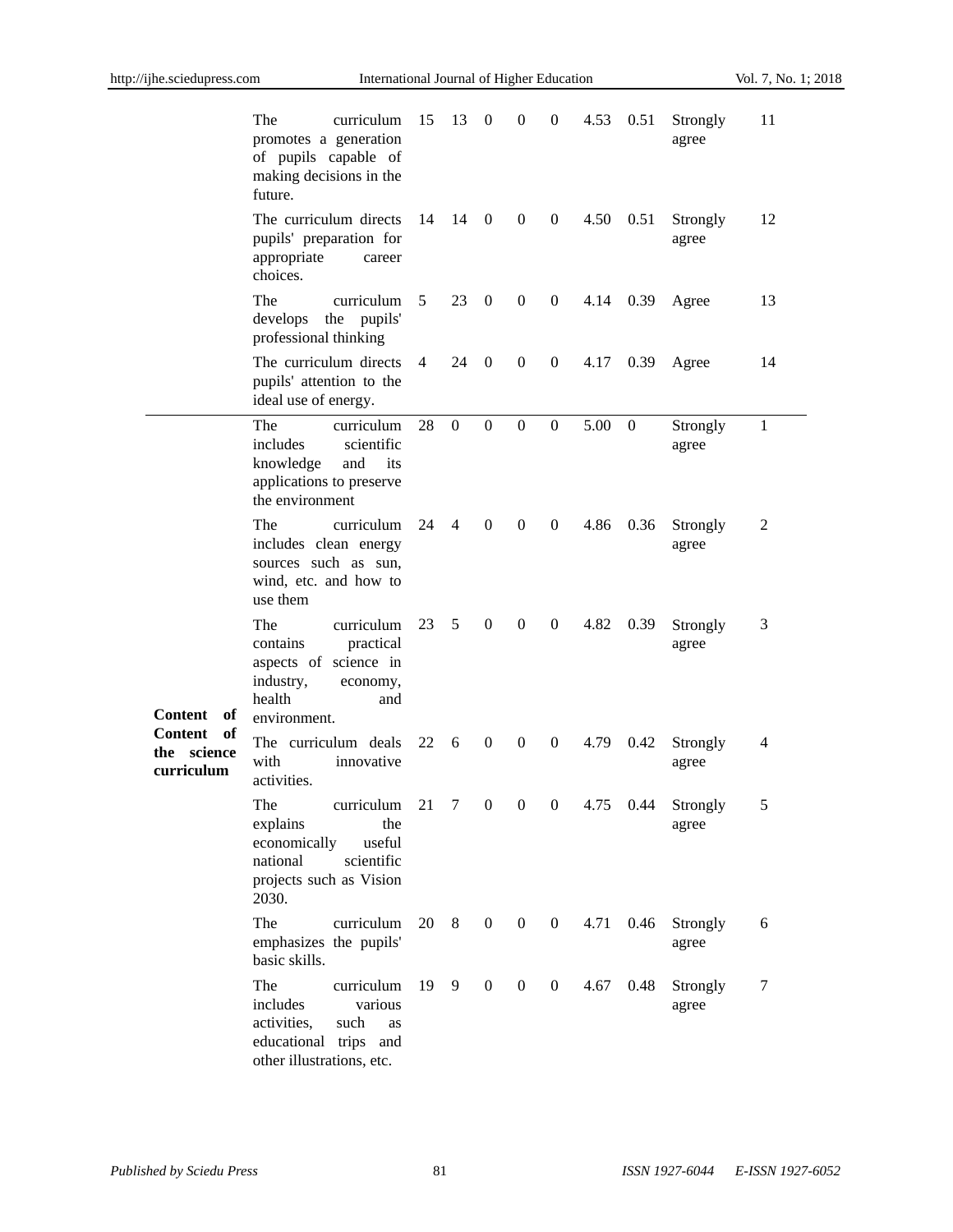|                                                         | The<br>curriculum<br>includes<br>consumption<br>patterns, lifestyles, and<br>their role in improving<br>quality of life.            | 18   | 10              | $\theta$         | $\theta$         | $\boldsymbol{0}$ | 4.64 | 0.49 | Strongly<br>agree | 8  |
|---------------------------------------------------------|-------------------------------------------------------------------------------------------------------------------------------------|------|-----------------|------------------|------------------|------------------|------|------|-------------------|----|
|                                                         | The curriculum links<br>students to health and<br>food aspects                                                                      | 17   | 11              | $\mathbf{0}$     | $\overline{0}$   | $\boldsymbol{0}$ | 4.61 | 0.50 | Strongly<br>agree | 9  |
|                                                         | The<br>curriculum<br>contains topics related<br>sustainable<br>to<br>development and clean<br>environment.                          | 14   | 14              | $\overline{0}$   | $\boldsymbol{0}$ | $\boldsymbol{0}$ | 4.50 | 0.50 | Strongly<br>agree | 10 |
|                                                         | The curriculum links<br>science and technology<br>by achievement of the<br>economic<br>and<br>developmental goals                   | 3    | 25              | $\overline{0}$   | $\boldsymbol{0}$ | $\boldsymbol{0}$ | 4.11 | 0.31 | Agree             | 11 |
| Methods of<br>teaching<br>science<br>curriculum         | The<br>curriculum<br>for<br>the<br>accounts<br>differences<br>individual<br>among pupils.                                           | 26   | 2               | $\boldsymbol{0}$ | $\overline{0}$   | $\mathbf{0}$     | 4.92 | 0.26 | Strongly<br>agree | 1  |
|                                                         | The<br>curriculum<br>provides new strategies<br>that focus on skills'<br>development                                                | 24   | $\overline{4}$  | 2                | $\boldsymbol{0}$ | $\boldsymbol{0}$ | 4.86 | 0.36 | Strongly<br>agree | 2  |
|                                                         | The curriculum focuses<br>on the practical aspects.                                                                                 | 23   | 5               | $\boldsymbol{0}$ | $\mathbf{0}$     | $\boldsymbol{0}$ | 4.82 | 0.39 | Strongly<br>agree | 3  |
|                                                         | The<br>curriculum<br>involves the family in<br>the educational process.                                                             | 22   | 6               | $\overline{0}$   | $\mathbf{0}$     | $\boldsymbol{0}$ | 4.79 | 0.42 | Strongly<br>agree | 4  |
|                                                         | The<br>curriculum<br>enhances<br>the<br>educational partnership<br>with the private sector<br>in delivering programs<br>and events. | 18   | 10              | $\theta$         | $\boldsymbol{0}$ | $\theta$         | 4.64 | 0.49 | Strongly<br>agree | 5  |
| <b>Evaluation</b><br>of<br>the<br>science<br>curriculum | curriculum<br>The<br>objective<br>provides<br>measurement indicators<br>reflect<br>pupils'<br>that<br>performance.                  | 24   | $\overline{4}$  | $\overline{0}$   | $\overline{0}$   | $\overline{0}$   | 4.86 | 0.36 | Strongly<br>agree | 1  |
|                                                         | <b>The</b><br>curriculum<br>improves the quality of<br>the learning process<br>outputs.                                             | 23   | $5\overline{)}$ | $\overline{0}$   | $\overline{0}$   | $\overline{0}$   | 4.82 | 0.39 | Strongly<br>agree | 2  |
|                                                         | The<br>curriculum<br>provides a database to<br>monitor<br>students'<br>learning process.                                            | 22 6 |                 | $\overline{0}$   | $\overline{0}$   | $\overline{0}$   | 4.79 | 0.42 | Strongly<br>agree | 3  |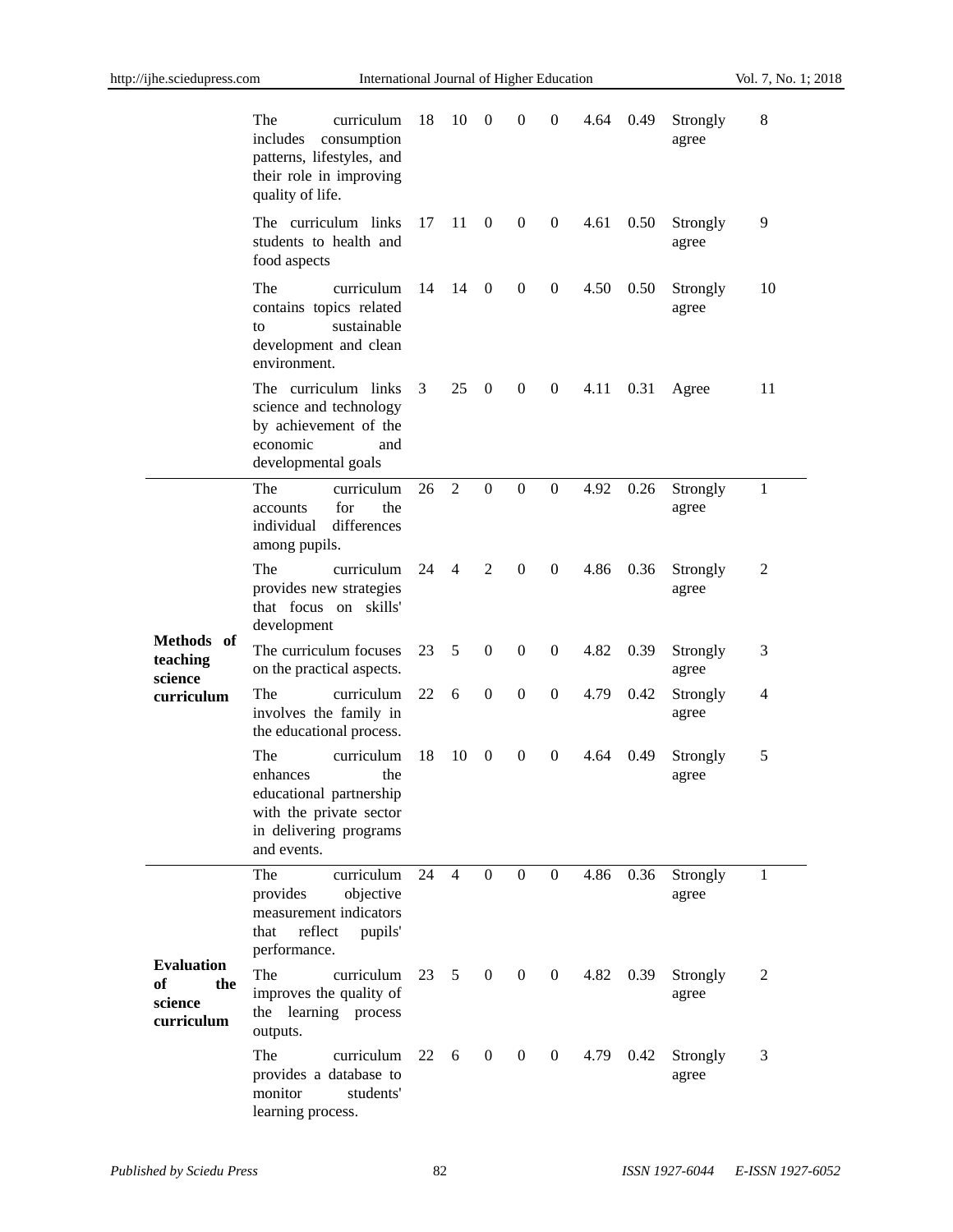| The curriculum meets 20 8 0 0 0 4.71 0.46<br>the requirements of<br>development                 |          |      |                |              |                 |      | Strongly<br>agree | 4 |
|-------------------------------------------------------------------------------------------------|----------|------|----------------|--------------|-----------------|------|-------------------|---|
| The<br>curriculum<br>involves all elements<br>and components.                                   | 19 9 0 0 |      |                |              | 0 $4.67$        | 0.48 | Strongly<br>agree |   |
| curriculum is $15 \t 13 \t 0$<br>The<br>connected to meeting<br>the requirements of<br>society. |          |      | $\overline{0}$ | $\mathbf{0}$ | $4.53 \t 0-0.5$ |      | Strongly<br>agree | 6 |
| is $5$<br>The<br>curriculum<br>continuous.                                                      |          | 23 0 | $\overline{0}$ | $\mathbf{0}$ | 4.17            | 0.39 | Agree             |   |

 $5^*$  = strongly agree  $4^*$  = Agree  $3^*$  = Neutral  $4^*$  = Disagree  $5^*$  = strongly disagree

Results in Table (4) show that experts' responses to the items included in the study instrument, i.e. the questionnaire, were of "*Strongly agree*" and "*Agree*" categories. Mean scores were ranging between (*M=5.00*) and (*M=4.11*). That is, the high level of experts' approval and consensus reveals the extent to which these items are important to be accounted for as the basis to develop the content of the science curriculum in accordance to the Kingdom's vision for 2030 in development.

In light of the literature related to the development of the content of the science curriculum and the negative results of the field survey of the experts' views regarding the provision of the requirements of the Kingdom's Vision for 2030 in development, it was important to think seriously of a new perspective that can meet these requirements. Viewpoints and consensus of a set of experts who participated in the present study over three rounds to develop the science curriculum of the upper primary grades in Saudi Arabia revealed that a new perspective can proposed.

# **6. The Proposed Perspective to Develop the Science Curriculum of the Upper Primary Grades in accordance to the Kingdom's Vision 2030 in Development.**

## *6.1 The Aims of the Science Curriculum in the Proposed Perspective*

The aims of the proposed science curriculum in light of Saudi Arabia's Vision for 2030 in development should:

- 1. enhance the pupils' national identity,
- 2. promote values of good citizenship,
- 3. enhance the pupils' environmental awareness,
- 4. enable pupils to gain knowledge, skills, and behavior to build an educated generation,
- 5. support entrepreneurship, perseverance and leadership among pupils,
- 6. promote the existence of a responsible and independent generation,
- 7. develop pupil's social, moral and self- awareness,
- 8. develop pupils' talents and encourages them to be creative,
- 9. enhance the hygienic style of pupils,
- 10. support pupils' culture and promotion,
- 11. promote a generation of pupils capable of making decisions in the future,
- 12. guide pupils' preparation for appropriate career choices,
- 13. develop the pupils' professional thinking, and
- 14. Direct pupils' attention to the ideal use of energy.

## *6.2 The Content of the Science Curriculum in the Proposed Perspective*

The content of the proposed science curriculum in light of Saudi Arabia's vision for 2030 in development should:

- 1. include scientific knowledge and its applications to preserve the environment,
- 2. include clean energy sources such as sun, wind, etc. and how to use them,
- 3. contain practical aspects of science in industry, economy, health and environment,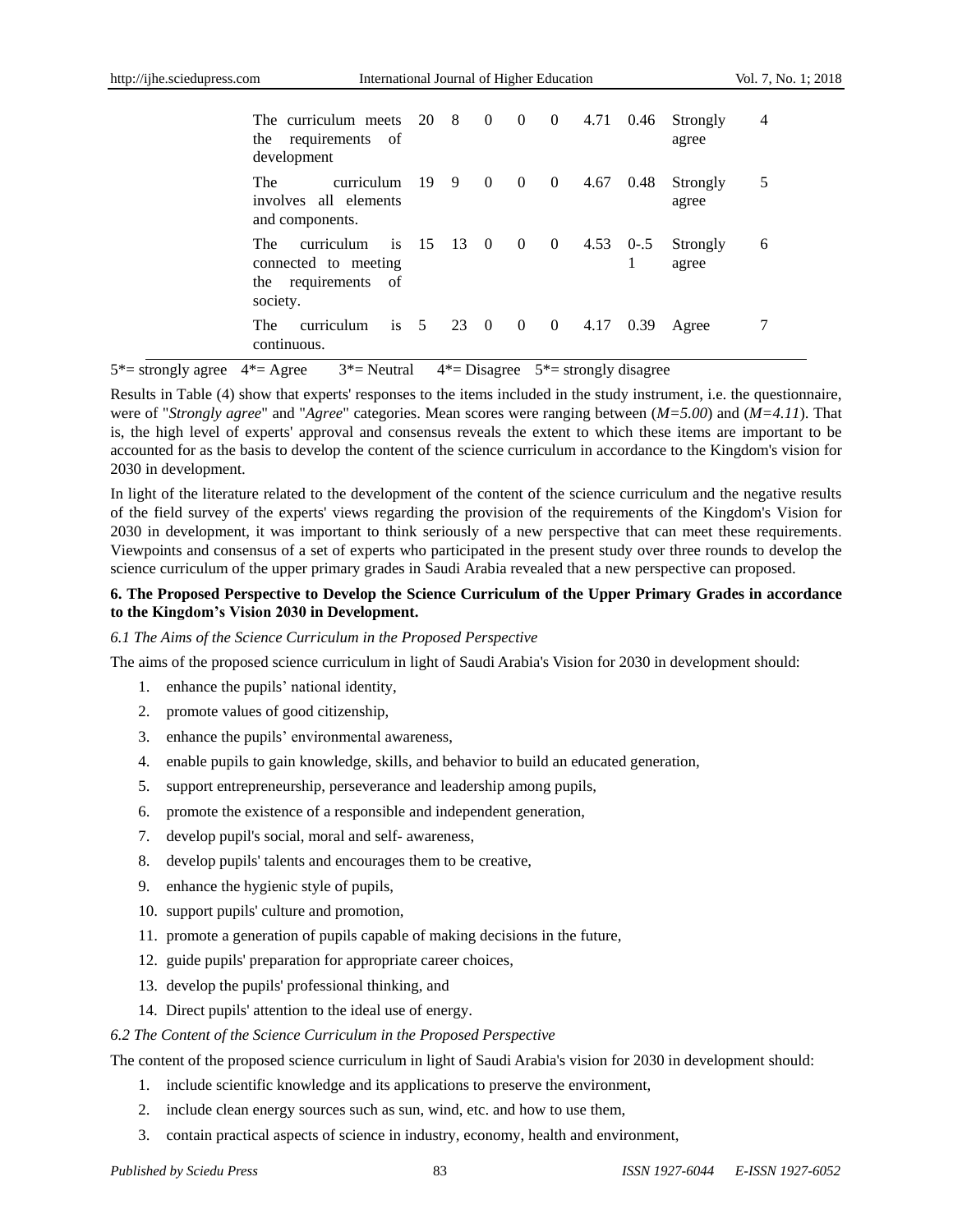- 4. deal with innovative activities,
- 5. Explain the economically useful national scientific projects such as 2030 Vision.
- 6. emphasize the pupils' basic skills,
- 7. Include various activities, such as educational trips and other illustrations, etc...,
- 8. include consumption patterns and lifestyles and their role in improving quality of life,
- 9. link students to healthy and food aspects,
- 10. contain topics related to sustainable development and clean environment, and
- 11. Link science and technology to achievement of the economic and developmental goals.

# *6.3 Teaching Methods of the Science Curriculum in the Proposed Perspective*

The teaching methods of the proposed science curriculum in light of Saudi Arabia's vision for 2030 in development should**:**

- 1. account for the individual differences among pupils,
- 2. provide new strategies that focus on skills' development,
- 3. focus on the practical aspects,
- 4. involve the family in the educational process, and
- 5. Enhance the educational partnership with the private sector in delivering programs and events.

# *6.4 Evaluation of the Science Curriculum in the Proposed Perspective*

The means of evaluation in the proposed science curriculum in light of Saudi Arabia's vision for 2030 in development should:

- 1. provide objective measurement indicators that reflect pupils' performance,
- 2. improve the quality of the learning process outputs,
- 3. provide a database to monitor students' learning process,
- 4. meet the requirements of development,
- 5. involve all elements and components,
- 6. be connected to meeting the requirements of society, and
- 7. Be continuous.

# **7. Conclusion**

Two main aims were the foundations of the present study. It, first, aimed to investigate the provision reality of all requirements needed to develop Saudi science curriculum for upper primary grades in light of the Kingdom's Vision for 2030. In the second place, the present study aimed to identify the participants' views regarding how science curriculum can be developed. that is what perspectives they provide to develop the science curriculum. Findings revealed that the current science curriculum lacks a set of important requirements. They also showed that, in light of the weak provision reality of these requirements in accordance to Saudi Arabia's Vision for 2030 in development, it is highly recommended to take advantage of the proposed perspective approved by all participant experts to develop the Saudi science curriculum for the upper primary grades.

# **References**

- Abdul Hamid, M. K. (2016). *Developing Science Curriculum for the Preparatory Stage in Light of Science Criteria for the Next Generation (NGSS) and its Effectiveness in developing High-Order Thinking Skills*, (Unpublished Ph.D. Thesis), Curriculum and Instruction Department, Faculty of Education, The Digital Library.
- Abdul Salam, M.  $(1431^H)$ . ). A Methodological Study for Teaching Thinking, available at: <http://www.tarbyatona.net/include/plugins/article/article.php?a>
- Abdul Salam, M. A. (2006). *Developing the Educational Curriculum to Fulfill the Requirements of Development and Meet the Challenges of Globalization, A Research Presented to the Conference of Qualitative Education and its Role in Human Development in the Era of Globalization*, the 1<sup>st</sup> Scientific Conference of the Faculty of Special Education - Mansoura University on April, 12-13, 271-310.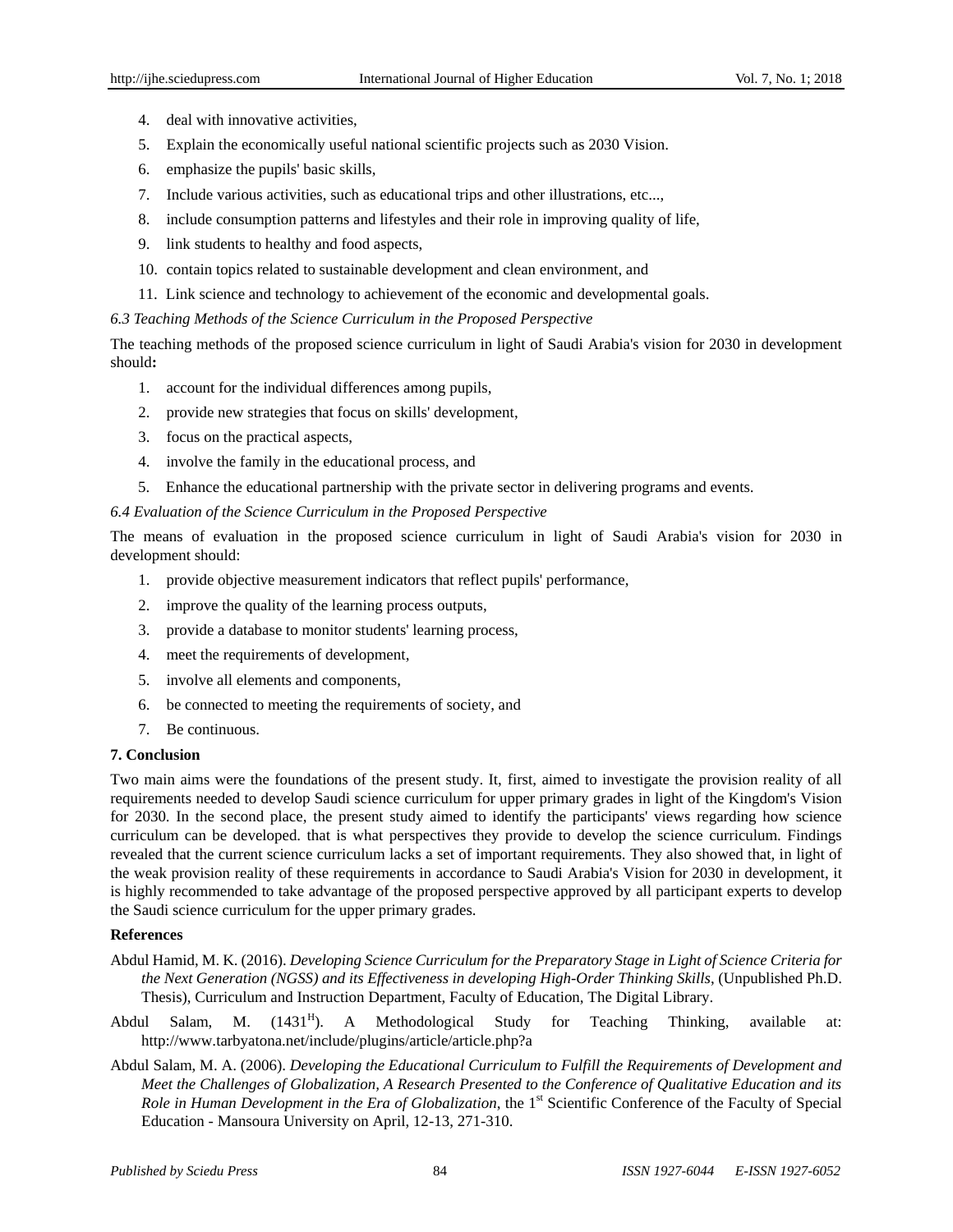- Al Abdullah, I. Y. (2004). *Educational Reform to Meet the Era Requirements and Future Challenges*, Beirut: Prints Company for Distribution and Publishing.
- Al Ali, A. (2016). *The Gap between Education and Saudi Arabia's Vision for 2030*, available at: <http://www.alwatan.com.sa/Articles/Detail.aspx?ArticleId=30622>
- Al Bishr, M. & Al Zahrani, S. (2004). *Efforts of Saudi Arabia in the Field of Curriculum Development*, a National Report Submitted to the Regional Workshop on Curriculum Development on December 11-12 in Muscat, Sultanate of Oman.
- Al Ghamdi, M. (2012). *Evaluation of the Content of the Developed Science Textbooks in the Lower Primary Grades in Light of Selected Criteria*, (Unpublished MA, Thesis), Faculty of Education, Umm Al Qura University.
- Al Ghayyadh, R. (2003). *Developing Science Curriculum at the Primary Stage in Light of Modern Global Trends: Future Vision*, (Unpublished Ph.D. Thesis), Department of Education, Faculty of Social Sciences, Imam Muhammad bin Saud Islamic University.
- Al Johani, M. F. (2009). *A Default Application of Delphi Method in Future Studies: Desired Arab Graduate: Exploring and Targeting*, Knowledge Website: Available at: [http://www.almarefh.net/show\\_content\\_sub.php](http://www.almarefh.net/show_content_sub.php)
- Al Oweysheq, N. & Ahmad, N. (2010). *The Project of Developing Math and Natural Sciences Curriculum: Translation and Harmonization of Global Chains*, Paper Presented to The Development of Mathematics and Natural Sciences Curriculum symposium: Translation and Harmonization of Global Chains, College of Education, King Saud University on 26/12/2010.
- Al Shaya, F. & Al Aqeel, M. (2006). The Extent of Achieving the Content Standards in Kindergarten Textbooks for the Fourth Grade in the project of the National Science Education Standards (NSES) in the Content of Science Textbooks in Saudi Arabia. *The 10th Scientific Conference: Challenges of the Present and Visions of the Future, Ain Shams University, I*, 321-345.
- Al Zubaidi, T. A. (2017). *Science Teaching: between Reality and Hope*, Arab Bureau of Education for the Gulf States, available at:<http://www.abegs.org/>
- Al Zughaybi, M. (2011). *The Reality of the Application of Mathematics and Science Project,* a Paper Presented to the Symposium of the Project of Developing Mathematics and Natural Sciences Curricula in Public Education between Theory and Practice, on 3/4/2011 at the Faculty of Science, King Saud University.
- Baltiyah, H. & Metwally, A. (2000). Developing Exercises and Activities Associated with Mathematics Curriculum in the Primary Education in Light of Higher Order Thinking Skills, *Egyptian Association of Mathematics Education, Journal of Mathematics Education, 3*.
- Bybee, R. W. (2010). *The Teaching of Science 21st Century Perspectives*, National Science Teachers Associations, Arlington: NSTA Press.
- Childs, P. E. (2015). *Curriculum Development in Science: Past, Present and Future*, National Centre for Excellence in Mathematics and Science Teaching and Learning, University of Limerick, Limerick, Ireland.
- Curriculum Development Council & the Hong Kong Examinations and Assessment Authority, (2014). *Science Education Key Learning Area Combined Science Curriculum and Assessment Guide (Secondary4-6)*, Education Bureau HKSARG.
- Feleeh, F. A. & Al Thaki, A. A. (2003). *Future Studies: An Educational Perspective*, Amman: Dar Al Masirah.
- Foudeh, I. M. & Ghanem, T. S. (2015). *Developing Science Curriculum for the Basic Education in Light of the Temporary Global Science and Technology Strategies and Innovation: a Proposed Vision, the Egyptian Society* for Scientific Education, the 17<sup>th</sup> Scientific Conference "Scientific Education and the Challenges of Technological Revolution", Ain Shams University, on August 11.
- Fung, I., Townsend, M. & Parr, J. (2004). *Teachers Facilitating Critical Thinking in Students: the Search for a Model and a Method*, Retrieved from[: http://www.leeds.ac.uk/educol/documents/](http://www.leeds.ac.uk/educol/documents/00003%20715.htm)
- Hassanein, B. (2014). *Toward an Experiment to Develop Science Teaching in Pre-university Education*. The 16<sup>th</sup> Scientific Conference: Scientific Education is the Guideline for Excellence. Egyptian Association for Scientific Education, on August 9-10.
- Jabir, W. A. (2005). *General Teaching Methods: Planning and Educational Applications*, Second Edition, And Amman: Dar Al-Fikr.